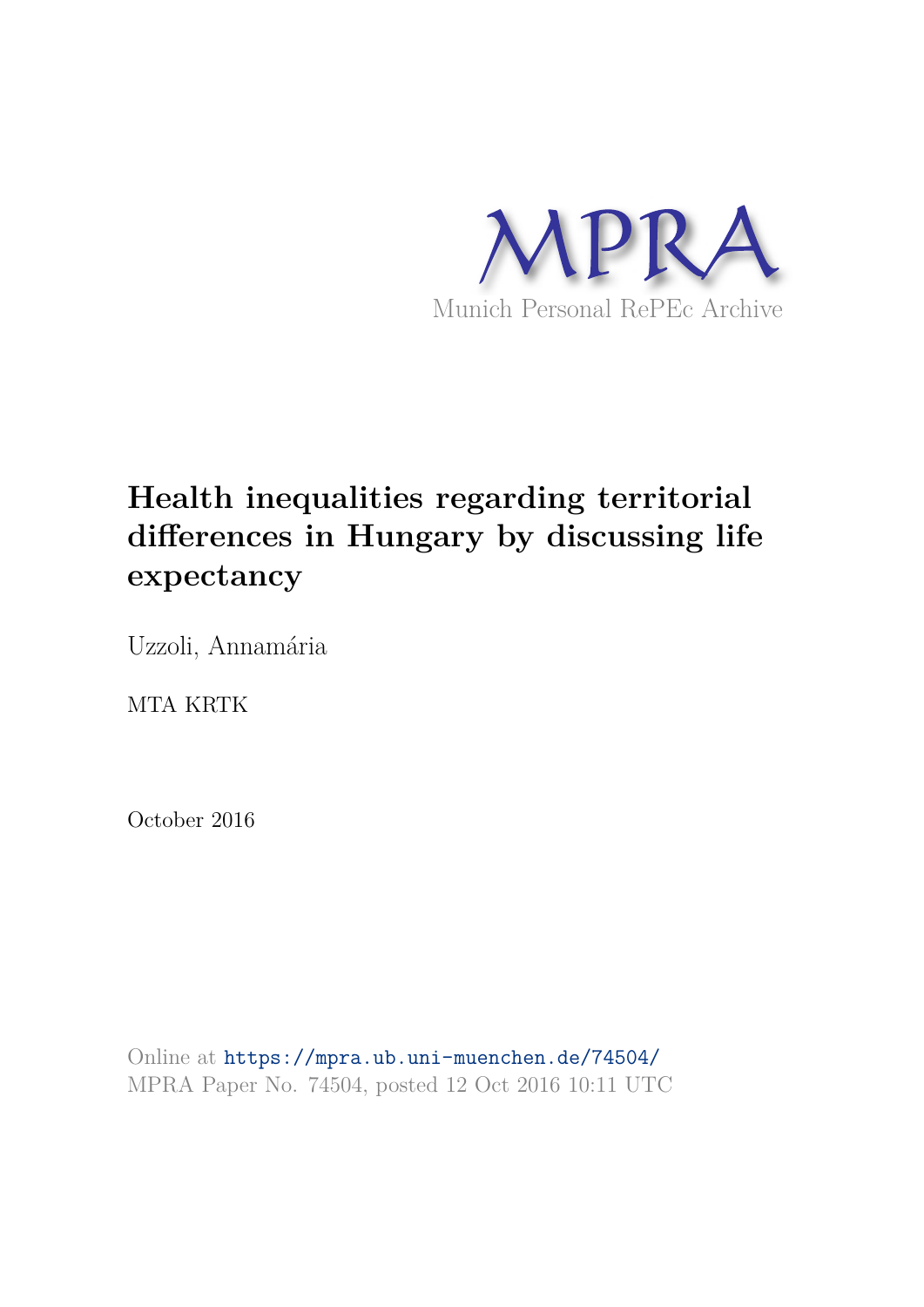# **Health inequalities regarding territorial differences in Hungary by discussing life expectancy**

## **Annamária Uzzoli**

MTA KRTK, Hungary E-mail: uzzoli@rkk.hu Since the middle of the 1990s, Hungary has seen substantial increases in life expectancy. Despite this improvement, many health outcomes remain poor, placing Hungary among the countries in the European Union with worse health status. Based on the general state of health of the population, Hungary belongs with the middle-ground countries of the world. Majority of the health indicators are worse than the average of OECD's values, and this is especially true regarding the mortality rate of the middle-aged male population.

The main objective of the study is to investigate health inequalities with regional differences in Hungary. It is still worth explaining how health inequalities and inequities have changed in terms of space and time after the Hungarian economic and political transition.

The territorial range of the study includes the national and regional levels (NUTS3) with the micro-regional level (LAU1). The statistical analysis is based on the use of life expectancy in addition to some mortality indicators. Data for 1990–2014 were examined to define health effects of the Hungarian transition as well as the consequences of the latest economic crisis.

Improvements in health along with growth of regional inequalities were found in Hungary since the second half of the 1990s. Larger relative inequalities were observed between Western and Eastern Hungary based on its higher and lower income. Gender differences are also significant in life expectancy. Poor health among the unemployed people was detected, which is a socio-economic effect of the latest economic crisis.

## **Keywords:**

health inequalities, health transition, regional differences, Hungary

In Hungary, income-related health inequalities persist; however, their degree has changed in space and time over the last 25 years. For a comprehensive description of health in Hungary, assessment of the poor health of lower income social groups and the regional level of health inequalities is needed.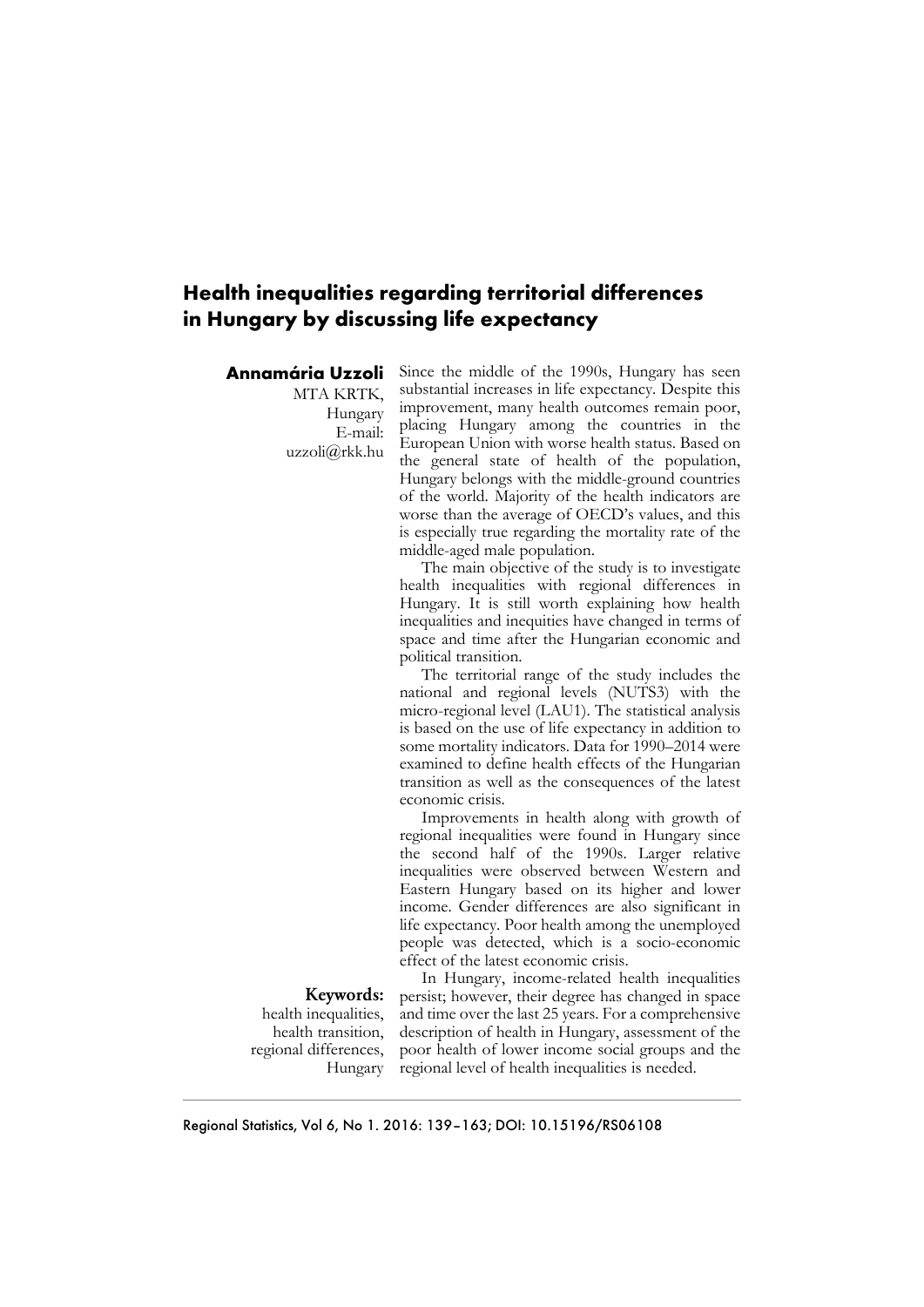## **Introduction**

Since the end of 1989, essential political, economic and social changes took place in Eastern–Central Europe. The transformation in these former socialist countries resulted in new initiatives, which were aimed at creating new political, economic and social links. The rapid social and cultural changes introduced by the collapse of the communist system have resulted in determinative, demographic and health challenges. Therefore, governments in post-socialist countries as well as in Hungary face many demographic, health and social challenges, which they have to overcome by reaching the level of welfare close to the average standards of the most developed European countries.

In the most developed Western European countries, the recent health-preserving and health-conscious life styles have become integrated in people's everyday values; however, in Central and Eastern European countries, the processes of post-socialist transformation have led to further deterioration of health. The bad morbidity and mortality situation in Hungary is almost unparalleled among the post-socialist countries; worse situations can only be found in the former states of the Soviet Union. The unfavourable Hungarian health condition is not unique, and health processes are very similar to European post-socialist countries.

The marked deterioration in the state of health of the Hungarian population has been going on since the middle of the 1960s. As a consequence of this process, Hungary is lagging behind countries with a more developed health culture. The general state of health of the Hungarian people is worse than justified by the level of economic development. The deterioration in the state of health, which has been going on since 1966, reached its bottom in 1985. This was not followed by a period of upswing due to the changes in the regime and the socio-economic transformation. Nevertheless, after 1989, the deterioration of the general state of health reached bottom again in 1993. '*The mortality situation in Hungary, which had been worsening for decades, developed into an epidemiological crisis by the early 1990s, and it presently hits the whole adult population*' (Józan 1994a, 1994b, 1996). The role of the transformation in the deterioration of health is easy to detect; however, differences can be experienced in its social and spatial dimensions. The social determination is essential in health inequalities.

The following important elements have to be considered into the Hungarian disadvantaged health situation (Uzzoli 2016):

• The Hungarian epidemiological crisis has long-term consequences on health inequalities. A new epidemiological stage has begun in Hungary from the middle of the 1990s with the decrease in chronic diseases of the circulatory system and increase in the average life expectancy at birth. That is a paradox situation, as although life expectancy has increased in the whole country, health inequalities have also increased territorially and socially.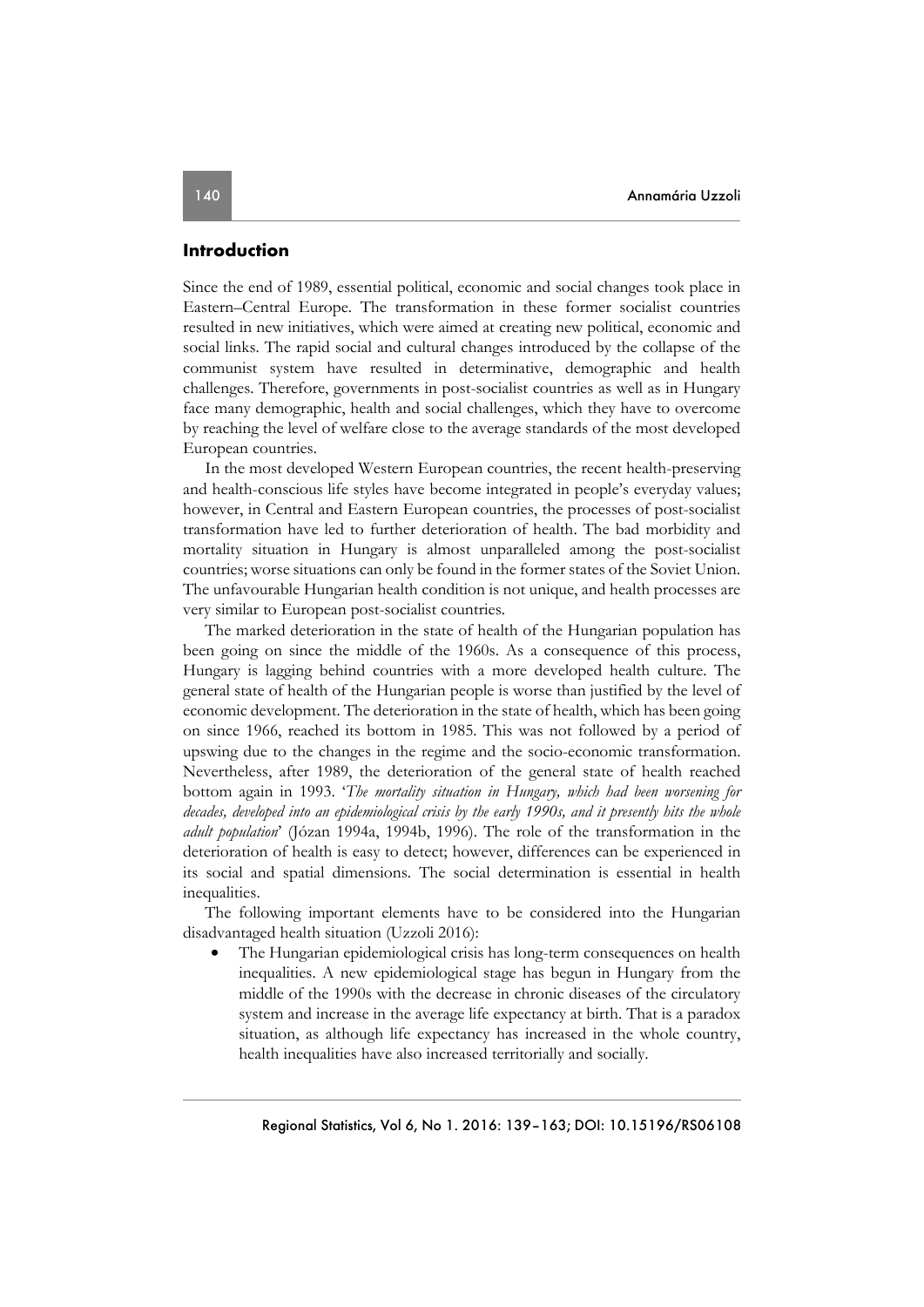- Unfavourable demographic processes, such as a natural decrease or gradual ageing, are contributing to the disadvantaged epidemiological situation.
- The most important challenge for the Hungarian health care system is that it is not functionally, structurally and financially able to reduce health inequalities that exist in the country. On one hand, the effective treatment and development of medical technology launched favourable processes in medication. On the other hand, the heritage of the state socialist system, the weak role of preventive approach in primary health care and financial conflicts of the health insurance system are the causes of serious dysfunctions in today's health care. The Hungarian health care system of the 21st century essentially combines the anomalies of the socialist system with the distortions of market mechanisms.

This review article will focus on the interpretation of the conditions of the Hungarian epidemiological crisis and the transition with its effects on health inequalities. Thus, there is no objective to present or define the determinants of the demographic crisis and anomalies of the health care system.

# **Material and methods**

The primary aim of the paper is to describe health conditions through health inequalities/inequities in Hungary by discussing how average life expectancy at birth and its spatial pattern has changed over the last 25 years.

The study is primarily based on statistical methods and with the demonstration of the most important experiences of Hungarian publications, it shows the territorial differences of mortality and life expectancy. The main objective is to present and explain the regional inequalities of health status within Hungary and interpret the changes in life expectancy and mortality over the past 25 years. The research has tried to answer to the following comprehensive questions:

- Do the spatial inequalities of life expectancy indicators establish 'Western-Eastern gradient' in Hungarian health inequalities?
- Can the advantageous socio-economic situation verify the better life expectancy, and can it also be true conversely?
- How could the epidemiological transition influence the spatial structure of health inequalities in Hungary?

The spatial unit of the research project examines the national (country) and county levels (NUTS3) as well as the micro-regional level (LAU1). The temporal scale embraces the period after 1989/1990. The data set was acquired from the publications of the Hungarian Central Statistical Office. In addition, the analysis also contains an international comparison to define the relative position of the Hungarian health indicators among developed countries (OECD statistics).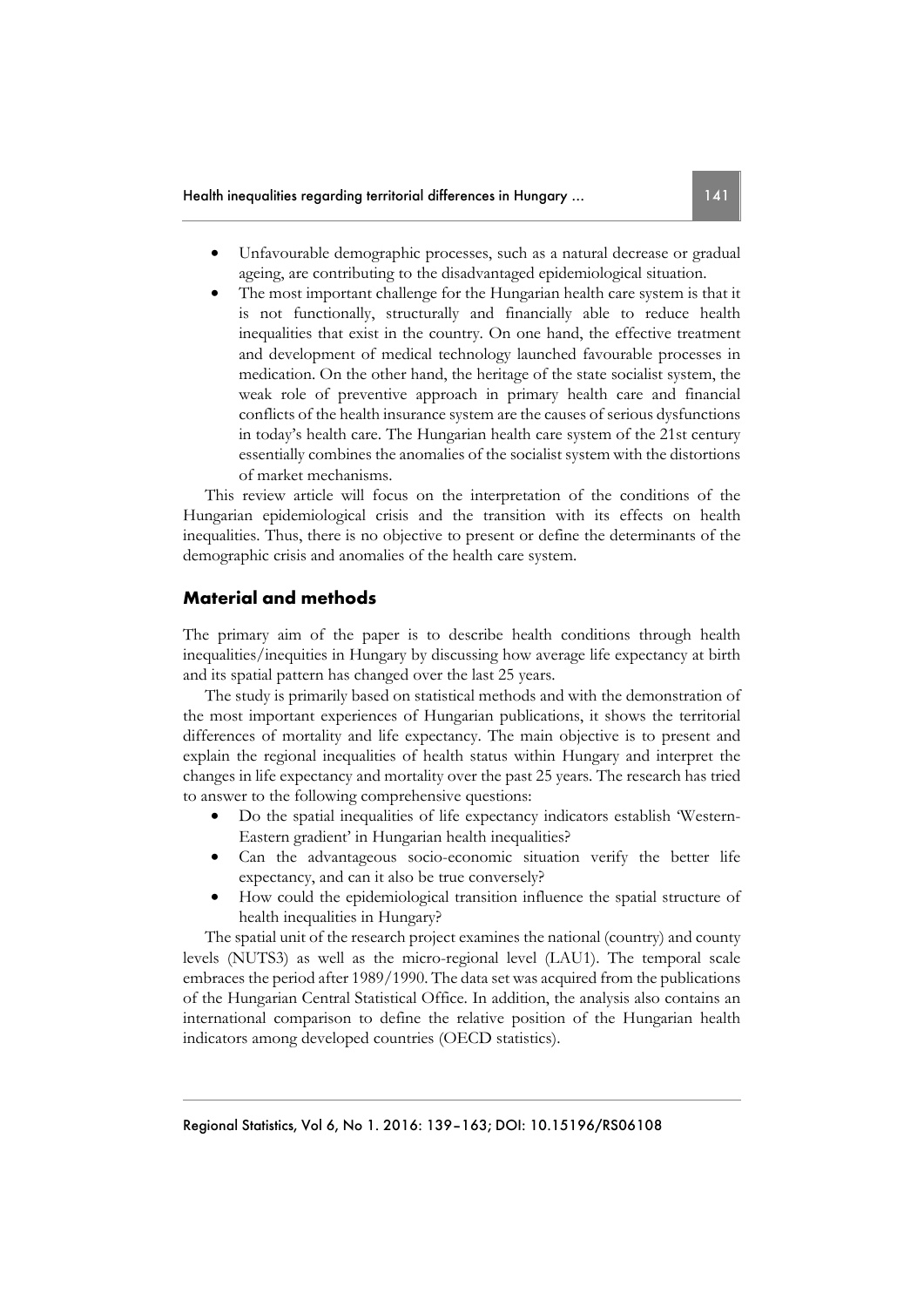The applied methodological tools are matched with the character and topic of the chapters: the descriptive method is taken as tool of examination in the theoretical part and analytical tools are used in the chapters showing and explaining Hungarian health inequalities. Two aspects are considered in the theoretical part, which was prepared on the basis of the literature: first, the explanation of the health inequalities problem and, second, the interpretation of the scientific literature involving the presentation of Hungarian research approaches. The empirical part of the study is based on particular statistics of mortality, such as average life expectancy at birth by age and sex. Life expectancy refers to the average number of years to be lived, calculated from birth or from a particular age; thus, it refers to the average number of years a newborn is expected to live if the current mortality rates continue to apply (Johnston et al. 2000). The index reflects the overall mortality level of a population. It summarises the mortality pattern that prevails across all age groups – children and adolescents, adults and the elderly (Wilkinson 1996). It is still worth examining how mortality rate can reflect on life expectancy. That is the main reason to analyse the run of mortality rate, because the average life expectancy at birth and its changes continuously depend on the improvement or the worsening of the mortality situation in Hungary in the second half of the 20th century.

## **Explanation of health inequalities and health inequities**

On one hand, health is a multi-factorial phenomenon, and so it is a term that attracts various scientific approaches in its definition and interpretation (Last 2001). On the other hand, health inequalities can be defined as differences in health status or in the distribution of health determinants between different population groups and social classes. Moreover, health inequalities not only imply social or spatial inequalities but also socio-spatial inequalities as a whole (Jones–Moon 1987). It is also important to recognise that social inequalities have spatial aspects that reflect the social context of spatial inequalities.

The health status of the population living in different geographical regions, in various settlements as well as in different social groups, is determined by biological, individual, environmental, socio-economic, socio-cultural and lifestyle factors (e.g. Dahlgren–Whitehead 2006; Lalonde 1974; Marmot–Wilkinson 2006). Some of the health inequalities are independent of social and economic relations, but a larger number of them are dependent on socio-economic inequalities (e.g. Elstad 2005; Evans–Stoddart 1990). These latter factors are called health inequities in both the literature and the policy in this field. Thus, health inequities are part of health inequalities, and in order to improve the health of the population, these inequities should be decreased by means of effective policy and productive intervention.

Health determinants are factors that can directly or indirectly influence the health status, for example, lifestyle, environmental effects, genetic variations, etc.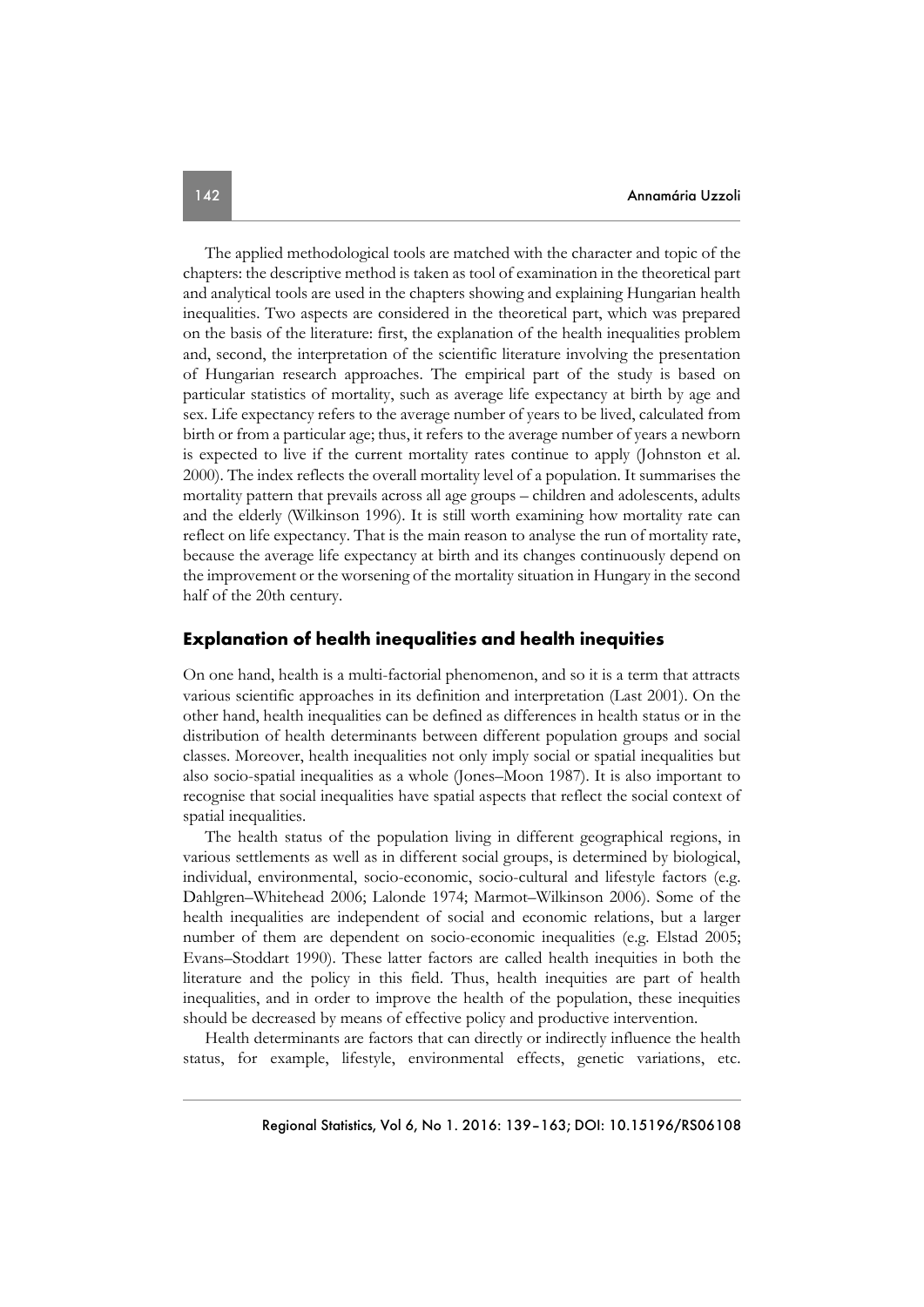(Mackenbach–Bakker 2002). Some health inequalities are attributable to biological variations: it may be impossible to change the health determinants, so these health inequalities are unavoidable. Other health inequalities are attributable to the external environment and socio-economic conditions mainly outside the control of the individuals concerned. The uneven distribution may be unnecessary and avoidable as well as unjust and unfair, so that the resulting health inequalities also lead to inequity in health (WHO Meeting Report 2011). Much more is now understood about the extent and socio-economic causes of health inequities; thus, action on the social determinants of health across the life-course and in wider social and economic spheres is required to achieve greater health equity and protect future generations. The social determinants of health are the circumstances of daily life – the conditions in which people are born, grow, live, work and age – and the structural drivers of these conditions (unfair distribution of power, money and resources; Marmot–Bell 2009). Inequality of life expectancy in connection to health presents in every country and mostly depends on macro-economic conditions. Behind these life expectancy inequalities related to health are economic inequalities, injustices of distribution, obstacles in the access to education and health supply, bad housing and life circumstances and a lack of opportunities for a healthy life (Benach et al. 2008).

According to a WHO definition and statement, there is ample evidence that social factors, including education, employment status, income level, gender and ethnicity, have a marked influence on how healthy a person is. In all countries – whether low-, middle- or high-income – there are wide disparities in the health status of different social groups. The lower an individual's socio-economic position, the higher their risk of poor health. Health inequities are systematic differences in the health status of different population groups. These inequities have significant social and economic costs, both to individuals and societies (http://www.who.int).

[Note: The term health inequality is used in this study as a general form to define inequities that are determined by socio-economic factors as well as biological variations.]

# **Interpretation of the factors of health inequalities in Hungary in light of the previously published scientific literature**

The research on health inequalities has a strong tradition and considerable history in Hungary, primarily through the interpretation of socio-regional disparities of health status. Owing to the interdisciplinary character of health research, different disciplines (e.g. Medicine, Public health, Sociology of Health, Geography of Health, Science of Behaviour, etc.) examine the causes and socio-economic consequences of health inequalities using different theoretical foci and methodological emphases. In our overview, the primary aspect is the presentation of previously published scientific literature that dealt with the tendencies of epidemiological development after the regime change and which, in connection with these, focused on the identification of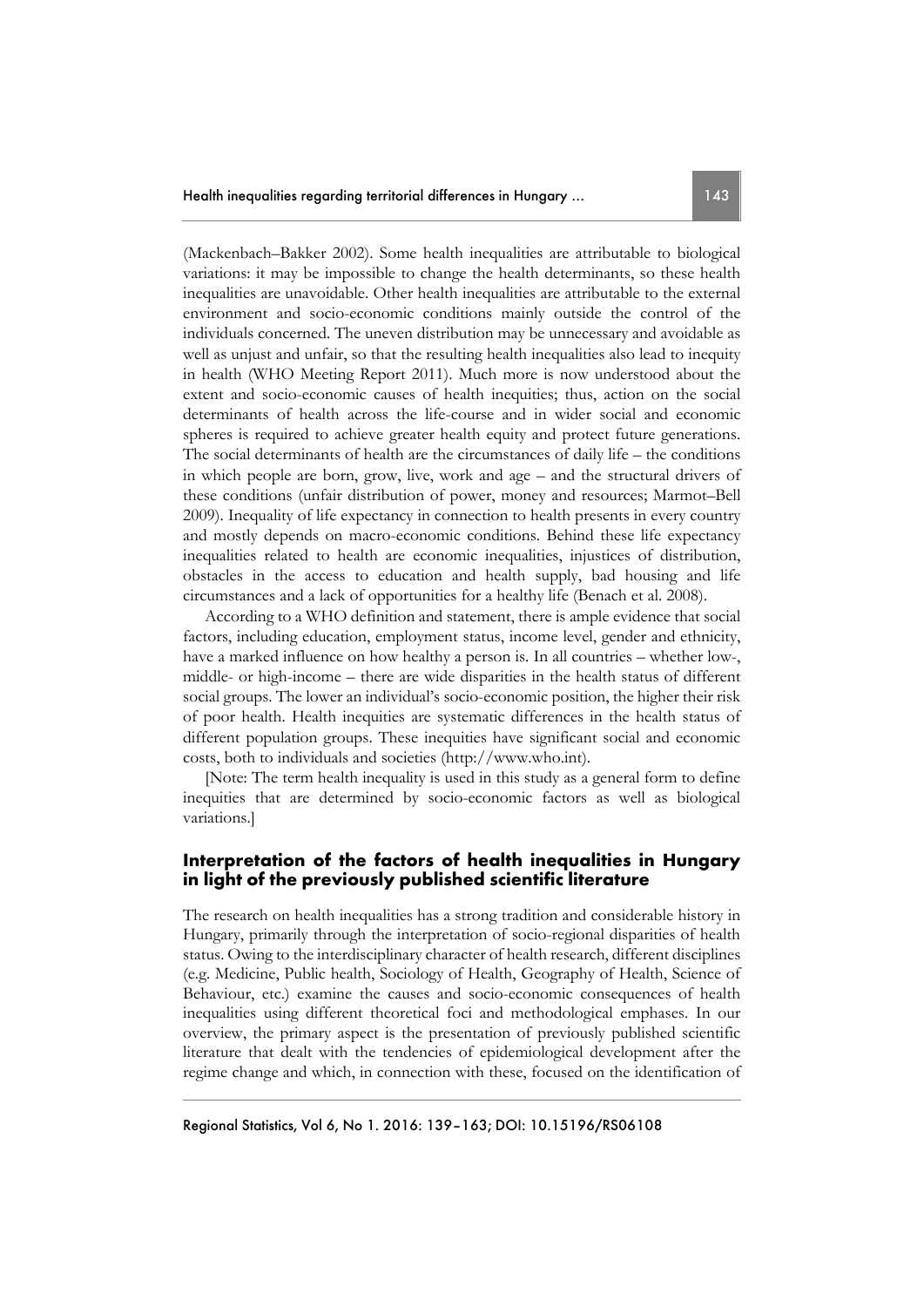the characteristics of health inequalities in Hungary, particularly in view of the situation of territorial disparities.

Analyses concentrating on the quantitative approach and mortality indicators prevail in the Hungarian health inequality researches (e.g. Klinger 2003, 2006; Józan 1991, 1994, 1998). There are lot of analyses that interpret the characteristics of health inequalities primarily through the gender and territorial disparities of life expectancy or mortality rate (e.g. Egri–Tánczos 2015; Kovács 2014). There is a separate group of statistical researches that apply different socio-economic indicators as explanatory factors in the case of age- and cause-specific mortality and changes in life expectancy indicators. Most of the authors apply the following inequality dimensions in the evaluation of factors determining and influencing health inequalities: highest completed education level, economic development, income, deprivation, poverty and labour market situation (e.g. Daróczi 2004; Hablicsek–Kovács 2007; Páldy–Bobvos 2009).

One of the most important research results is that regarding health inequalities and life expectancy, *'the different macro factors do not directly affect the mortality, but they have multiple indirect impacts on life expectancy*' (Daróczi 2004 p. 57.). Essential results have been obtained about the role of education level. Scientists agree that low education level has a negative impact on the labour market situation, living conditions and life expectancy: the mortality surplus is considerable among women with the highest and men with the lowest educational level (Hablicsek–Kovács 2007 p. 34; Kovács 2011 p. 48; Kinger 2003, 2007). Bálint and Kovács examined the determinative factors of the improvement of life expectancy; they found that the increase in life expectancy can be attributed to a significant improvement in cardiovascular mortality that increased the average life expectancy at birth by 2.8 years for males and 2.9 years for females (Bálint–Kovács 2015). They also identified large inequalities in life expectancy by educational level: the average life expectancy at birth for females (males) with higher education is 5.8 years (12.5 years ) higher than that of women (men) with primary education (in 2012; Bálint–Kovács 2015).

Many authors have identified unemployment as the most important factor influencing health, mainly in the periods of crisis, as unemployment was a new phenomenon after the regime change (Lackó 2015). Most of the authors interpret it as a risk factor: experiencing joblessness increases the feeling of vulnerability; however, self-esteem disturbances depend on the level of education (Kopp–Kovács 2006), and even the householder's unemployment sets back the successors' labour market opportunities (e.g. Kollányi–Imecs 2007). The significant relationship between life expectancy and unemployment is accompanied by a characteristic territorial pattern (e.g. Szilágyi–Uzzoli 2013; Uzzoli–Szilágyi 2013).

Based on international and national studies, the association between health inequalities and socio-economic inequalities is well known. This identified association highlighted the fact that the spatial pattern of different diseases and death-causes may reflect the spatial distribution of health and socio-economic inequalities. Many authors have developed a multi-factorial model to measure this statistically significant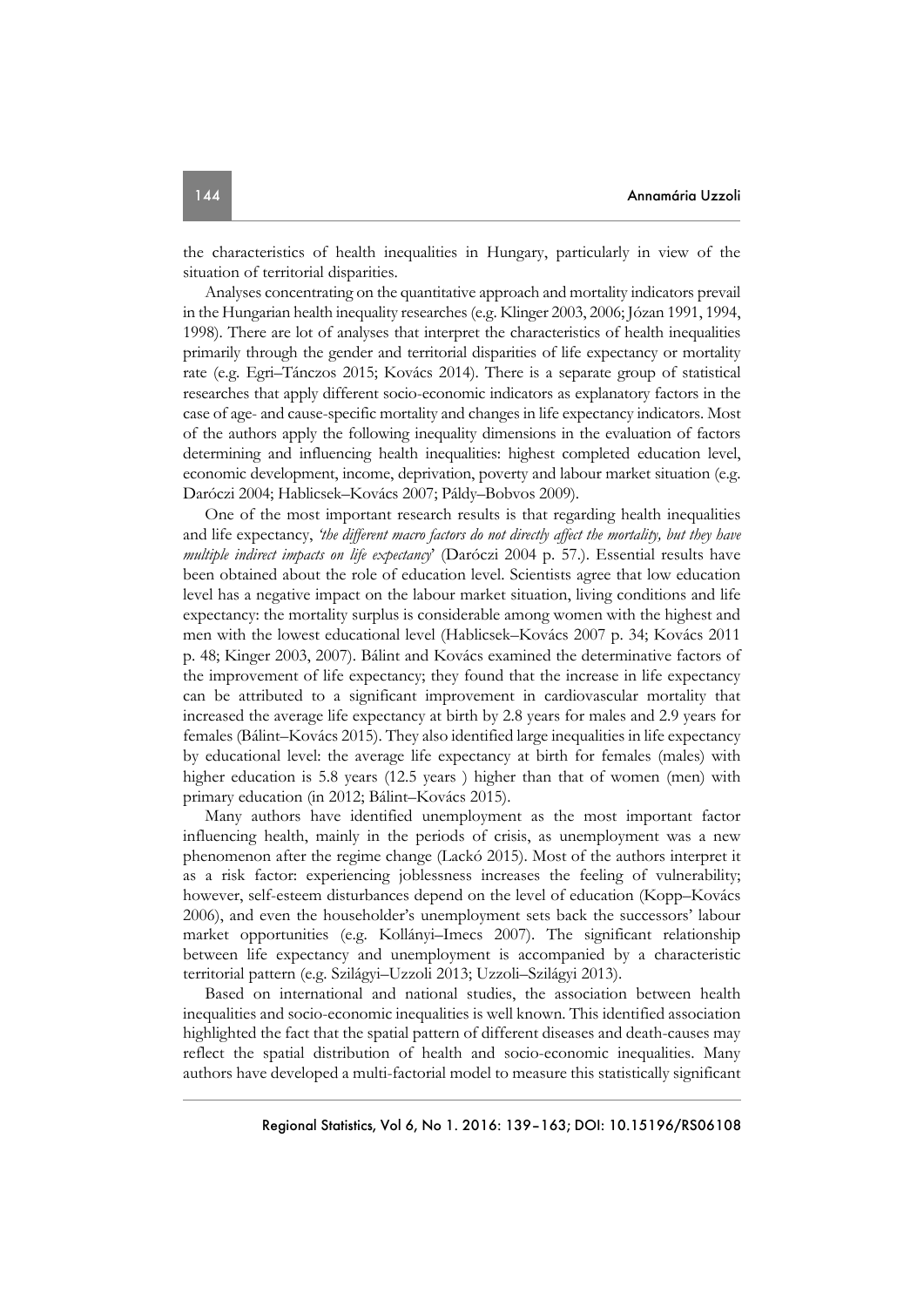connection, and some have developed a definable approach that provides information about the spatial consequences or spatial relevances of this connection. In mid-1990s, the National Environmental Health Action Program of Hungary was one of the largest national programs that investigated different diseases, such as death causes according to the International Statistical Classification of Diseases 10th Revision (ICD-10) by their frequency and spatial distribution between 1986 and 1997 (Vincze et al. 2000). One of its most important results was to demonstrate spatial the typical death causes in Hungary along with its spatial distribution. These experiences can be used to inform national prevention strategies aimed at reducing health inequalities. Other authors developed a multi-dimensional index at the municipality level to provide information about socio-economic deprivation in Hungary and investigate the association between socio-economic status and spatial distribution of premature mortality due to different diseases (e.g. Juhász et al. 2010; Nagy et al. 2012). These risk analyses demonstrated that different population groups in different parts of the country can be identified with trends of increasing mortality caused by, for example, diseases of the circulatory system or alcoholic liver disease. For instance, areas with significantly high age-adjusted relative risks for males are found in the South Western part and at the eastern border of Hungary due to the mortality of alcoholic liver disease (Nagy et al. 2014). In addition, significantly high deprivation is identified in the North Eastern, Eastern and South Western parts of Hungary, where there is a significant association between premature cardiovascular mortality and deprivation status in both genders (Juhász et al. 2010).

At the same time, many European studies called attention to the huge differences between health indicators according to geographical areas (e.g. Dolk et al. 1995). It has become evident that mortality rates of different geographical places largely depend on the distance between urban and rural territories (e.g. Phillimore–Reading 1992). Connection between local socio-economic deprivation and health is the result of the nature of the rural area (Poortinga et al. 2008). Considering the extent of deprivation, it is possible that urban deprived areas have better illness indicator rates than deprived rural areas (Congdon 1995). In the past two decades, more and more research results have referred to the fact that differences between rural and urban health states are decreasing and that the previously evident health gap in rural areas is closing (e.g. Richardson et al. 2013).

In the past one and a half decade, the Hungarian health inequality researches have published results while taking the supply and consumption statistics into account. It is interesting that the importance of place appears in the latter statistics: they interpret the role of place of residence separately in the research on factors determining both the supply need and access to supply (e.g. Ember et al. 2013; Vitrai et al. 2008, 2010). Morbidity researches related to mental health from the 1990s (e.g. Kopp–Skrabski 1995) and public health surveys from the 2000s (e.g. OLEF 2002; ELEF 2009) have also contributed to the comprehensive understanding of domestic health inequalities.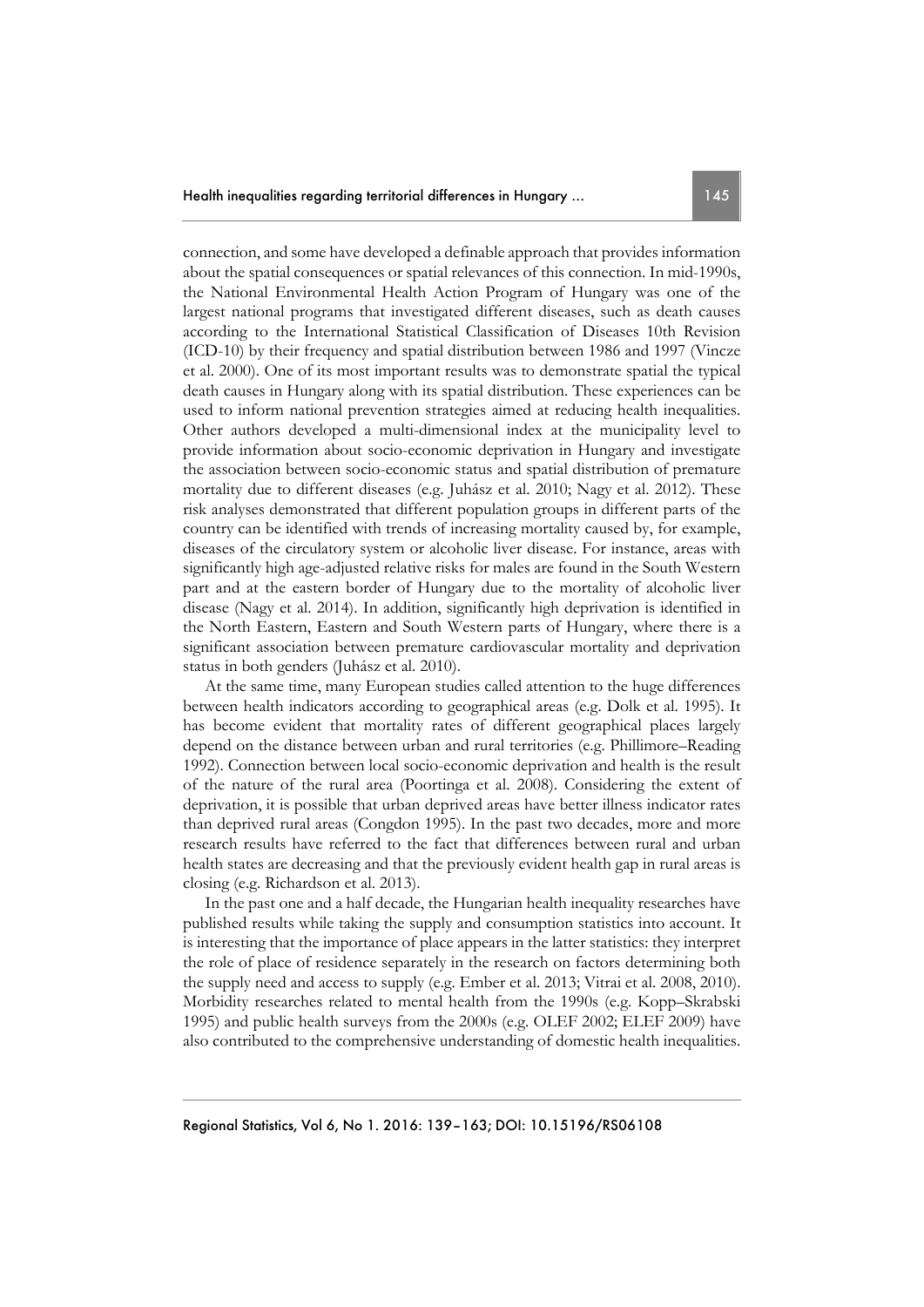## **Hungarian health indicators and life expectancy in an international comparison**

This international comparison is especially based on OECD Health Statistics rather than EU or WHO statistics. On the one hand, the OECD Health Database offers a comprehensive source of comparable statistics on health and health systems across OECD countries. It is an essential tool to carry out comparative analyses and draw lessons from international comparisons of diverse health systems all over the world. On the other hand, OECD statistics can provide the opportunity to analyse the relative position of Hungary in an international context larger than EU28 but less than WHO members.

In 2013, average life expectancy at birth in Hungary was 75.7 years, 4.7 years below the OECD average of 80.2 years and the second lowest among all OECD countries (Table 1). Despite significant increases in males' life expectancy at birth, it is trailing the OECD average by 5.6 years. Overall, average life expectancy at birth is relatively low and avoidable mortality rates are high. The relatively low life expectancy is mainly because Hungary has the highest mortality rate from cancer and the second highest mortality rate from cardiovascular diseases among OECD countries. Lifestyle factors – especially the traditionally unhealthy Hungarian diet, alcohol consumption and smoking – play a very important role in shaping the overall health of the population.

Table 1

|                                                                                          | Hungary |       | OECD average |       | Rank among                                       |
|------------------------------------------------------------------------------------------|---------|-------|--------------|-------|--------------------------------------------------|
| Health indicators                                                                        | 2000    | 2013  | 2000         | 2013  | <b>OECD</b><br>countries <sup>a)</sup> ,<br>2013 |
| Average life expectancy at birth,<br>total (years)                                       | 71.9    | 75.7  | 77.1         | 80.4  | 33 out of 34                                     |
| Average life expectancy at birth,<br>male (years)                                        | 67.5    | 72.2  | 74.0         | 77.8  | 33 out of 34                                     |
| Average life expectancy at birth,<br>female (years)                                      | 76.2    | 79.1  | 80.2         | 83.0  | 33 out of 34                                     |
| Difference between male and<br>female life expectancy (years)                            | 8.7     | 6.9   | 6.2          | 5.2   | 32 out of 34                                     |
| Mortality from cardiovascular<br>diseases (age-standardised<br>rates per 100,000 people) | 803.5   | 602.1 | 428.5        | 295.2 | 32 out of 34                                     |
| Mortality from cancer<br>(age-standardised rates<br>per $100,000$ people)                | 349.8   | 297.8 | 242.5        | 212.3 | 34 out of 34                                     |

## **Hungary's most important health indicators from OECD Health Statistics 2015**

*Data source*: http://www.oecd.org/els/health-systems/health-data.htm

a) Countries are ranked in descending order of values.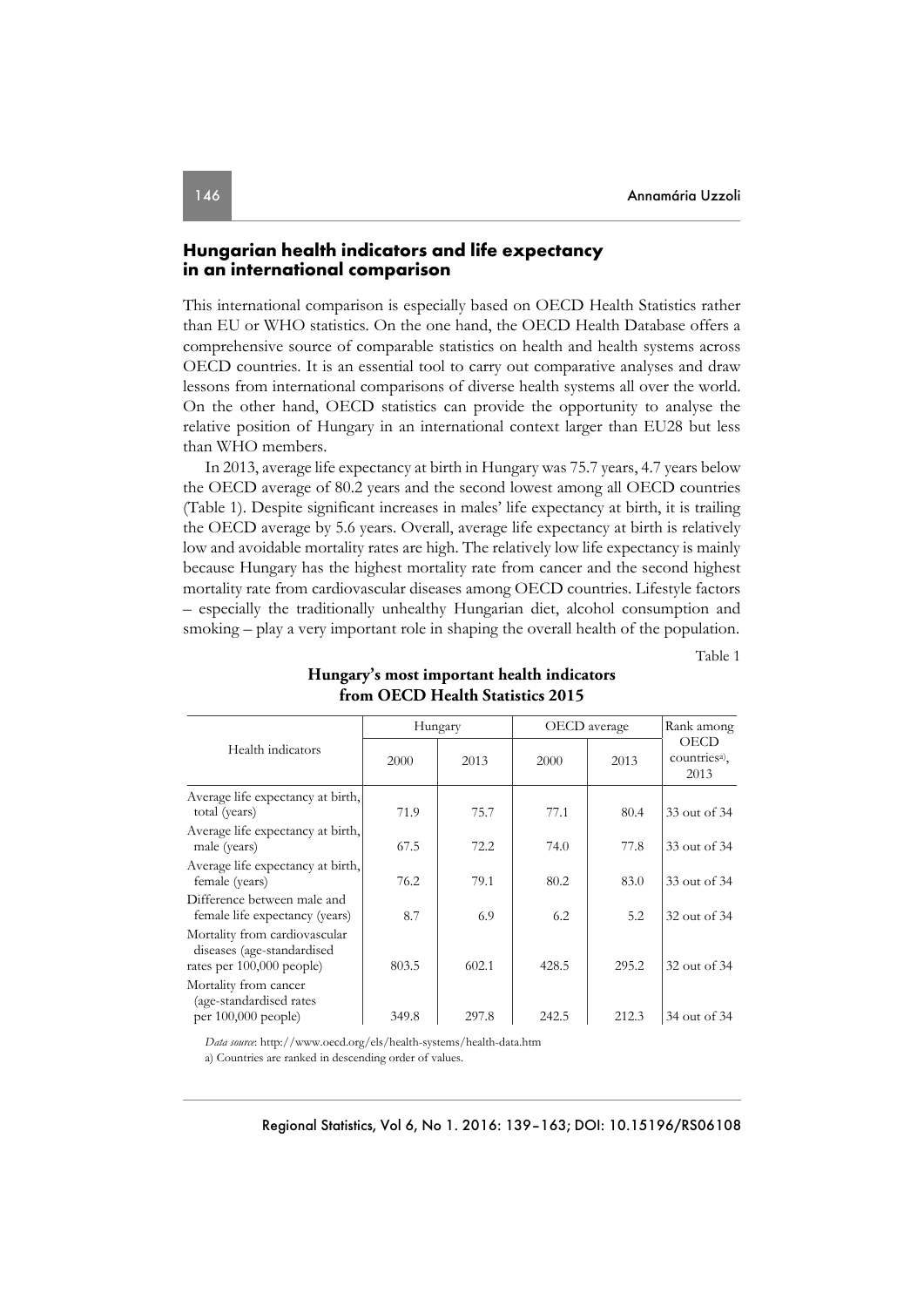Figure 1



# **Health expenditure, public and private, as a share of GDP in OECD countries, 2012**

*Data source*: OECD Health Statistics 2015.

The total health spending accounted for 8.0% of the gross domestic product (GDP) in Hungary in 2012, less than the average of 9.3% for OECD countries (Figure 1). In Hungary, 63% of the health spending was provided by public sources in 2012, below the average of 72% for OECD countries. Health spending growth in Hungary has been very volatile over the past decade. Years of strong spending increases were followed by periods of negative growth in the 2000s, due to either organisational reforms of the health sector or cost-containment measures introduced following the economic crisis.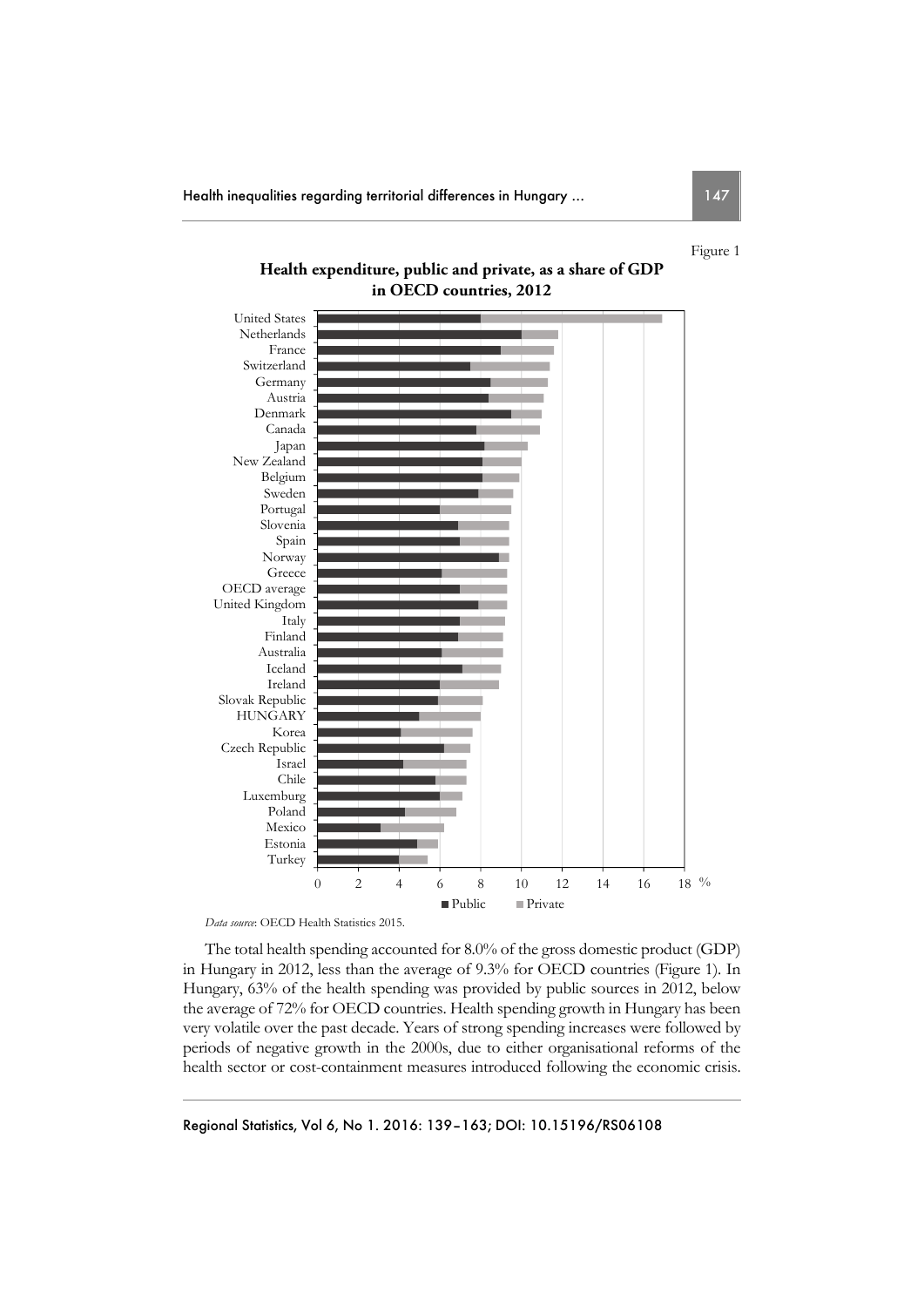After a return to growth in 2011, health spending in Hungary fell again in 2012, mainly triggered by a sharply reduction in pharmaceutical spending. This is partly due to the impact of new mandatory tendering processes for publicly financed medications, which have resulted in price reductions. The distribution of some costly pharmaceuticals has also been shifted away from pharmacies to the hospital sector, which is now included under hospital expenditure, thus over-estimating the real reduction in pharmaceutical spending (OECD Health Review 2014).

Average life expectancy at birth in Hungary is among the lowest in the OECD; however, life expectancy increased by 1.3 years between 2009 and 2013, more than in most other OECD countries during the same period. Health spending in Hungary (excluding investment expenditure in the health sector) is below the OECD average, and this has decreased by almost one percentage point since 2003 as a result of relative low health spending growth over the 10-year period (http://www.oecd.org).

## **Changes of the Hungarian life expectancy in time**

The average life expectancy at birth and its changes in time have continuously depended on the improvement or worsening tendencies of mortality rate in Hungary in the second half of the 20th century (Figure 2). The slow, moderate improvement of mortality rate started after 1995, but the indicator reached 14% again in 1999, although since then it seems to have stagnated around 12.8–13.0%. The trend in the mortality rate in Hungary shows a similar pattern as most other Central and Eastern European countries along with some characteristic features. As in all of the European states after the Second World War, a downtown trend in mortality rate was seen, which led to an improvement period in health status through the increase in life expectancy (Michalski 2005). This favourable tendency was caused by the decrease in the number of maternal, neonatal and infant mortality rates and development of implements for infectious diseases in Europe at the beginning of the 20th century.

Figure 2



**Crude mortality rate in Hungary, 1949–2014** 

Regional Statistics, Vol 6, No 1. 2016: 139–163; DOI: 10.15196/RS06108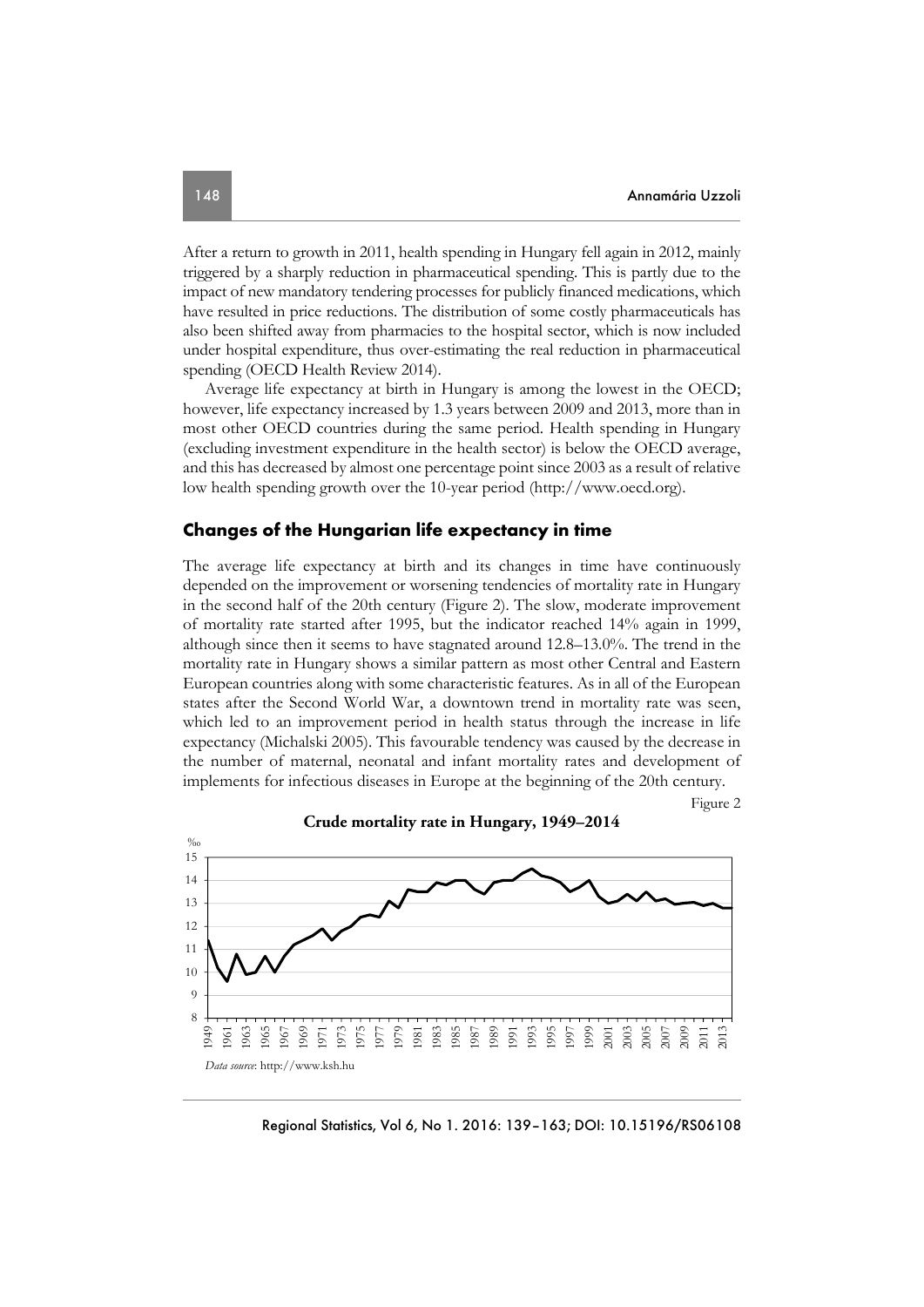The remarkable improvement in the Hungarian average life expectancy at birth with an increase of 5.4 years was mainly experienced between 1949 and 1955, and it could also increase during the 1950s and 1960s (Figure 3). However, the substantial improvement was followed by a marked deterioration of life expectancy after the end of the 1970s, because from 1966, the main health indicators changed for the worse. The deterioration of the Hungarian life expectancy reached its bottom in 1985, but this could not be followed by a period of upswing due to the change of regime and socio-economic transformation. Nevertheless, the role of the transition caused another substantial decrease in 1993. In this year, the average life expectancy at birth fell to unprecedented levels: 64.5 years for men, 73.8 years for women and 69.2 years for both sexes. The fall of life expectancy between 1989 and 1993 was caused by the sharp rise in premature mortality of the middle-aged male population. The moderation of the mortality rate after 1993 allowed life chances to increase again to over 70 years after the second half of the 1990s. The average life expectancy at birth stagnated generally for many years before rising in the late 1990s.

Figure 3



**Average life expectancy at birth in Hungary, 1949–2014** 

*Data source*: http://www.ksh.hu

The deep social and economic crisis around the regime change had a strong impact on the health processes within a short period of time; in this way, the morbidity and mortality statistics of the whole population seriously worsened again after 1989. This was a dramatic consequence despite knowing that although our health indicators worsened from the middle of the 1960s, their stagnation already occurred in the middle of the 1980s. By comparison, in the next few years, the social and economic transition was accompanied by new, unprecedented worsening of life expectancies.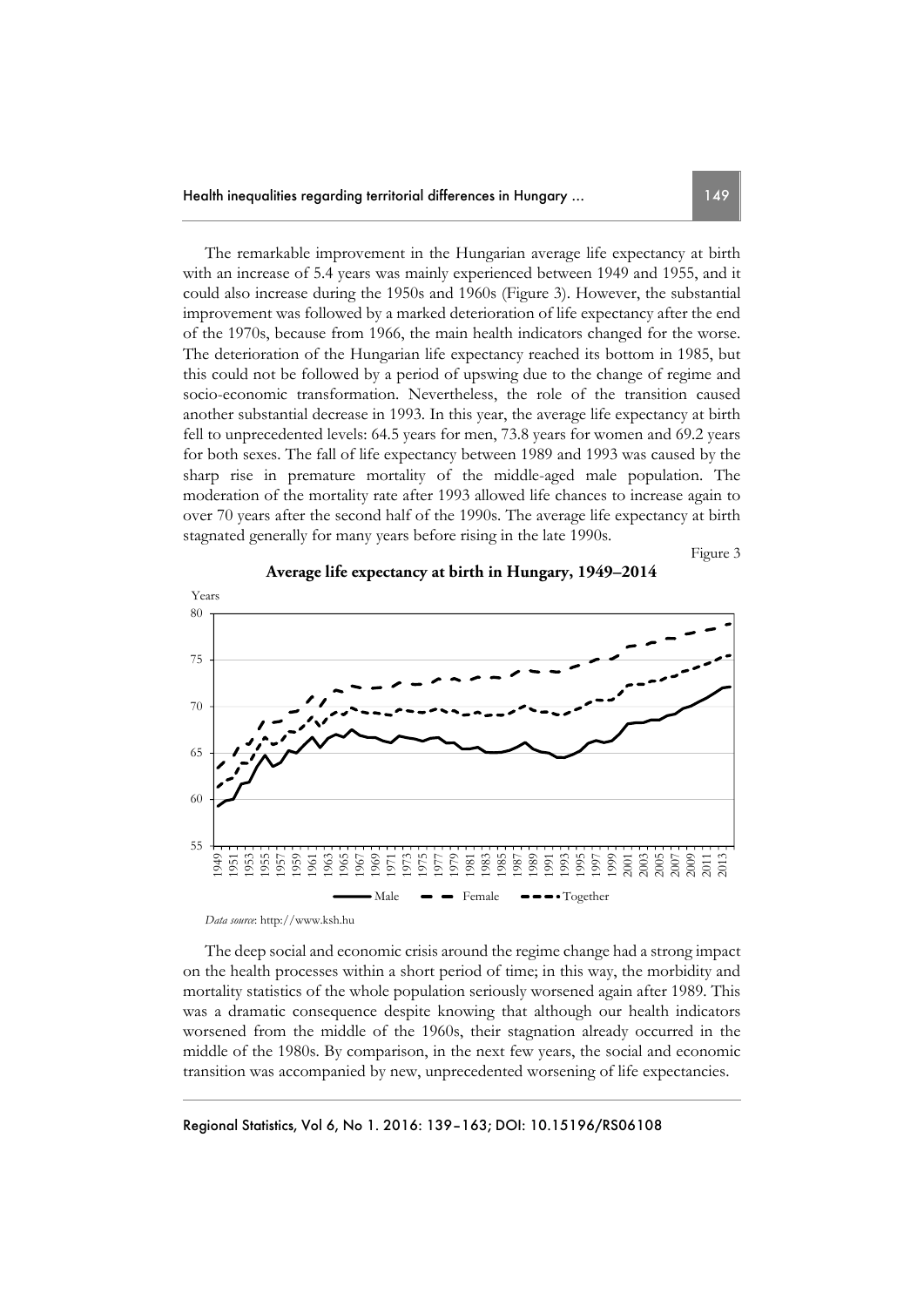After the Hungarian transition, the slow and gradual life expectancy increase started in 1996, and it is still a growing trend. From 1996, it increased to above 70 years and from 2009, to above 74 years, which means that between 1993 and 2010, life expectancy grew 5.3 years. It must be emphasised that the average life expectancy at birth for men reached 70 years only in 2009, while women's life expectancy was already above 76 years in 2001. The difference between the life expectancy of the two sexes was the highest between 1993 and 1995 (9.3–9.4 years) after the Second World War in Hungary (Figure 4). The difference has decreased gradually from the middle of the 1990s, and in 2014, it was 6.8 years. The biomedical relation explains the disparity of life expectancy by sex, but the gap between Hungarian men and women is one of the widest in OECD. Life expectancy is influenced by the death rate (especially age-specific death rate), so it is an even compound index for life chances. According to the very disadvantageous mortality rate of the middle-aged Hungarian male population (Józan 1996), their health is mainly poor compared with the males of OECD countries. Therefore, besides the biomedical relation, the social and cultural factors can also affect the difference in life expectancy by sex (Józan 1999).

There are significant differences between the death rates of males and females, and the deterioration of age-specific mortality rate from 1966 had a significant effect on Hungarian men's life chances, especially middle-aged men. The increasing tendency in men's mortality rate in all age groups was higher than that of females (Figure 5, Figure 6); the worst deterioration could be observed among males aged 40–49 years: their mortality rate doubled between middle of the 1960s and the beginning of the 1990s (Józan 1994a, 1994b). From the middle of the 1990s, the improving tendency of the mortality rate was more remarkable among Hungarian women (Statisztikai Tükör 2008).

Figure 4





Regional Statistics, Vol 6, No 1. 2016: 139–163; DOI: 10.15196/RS06108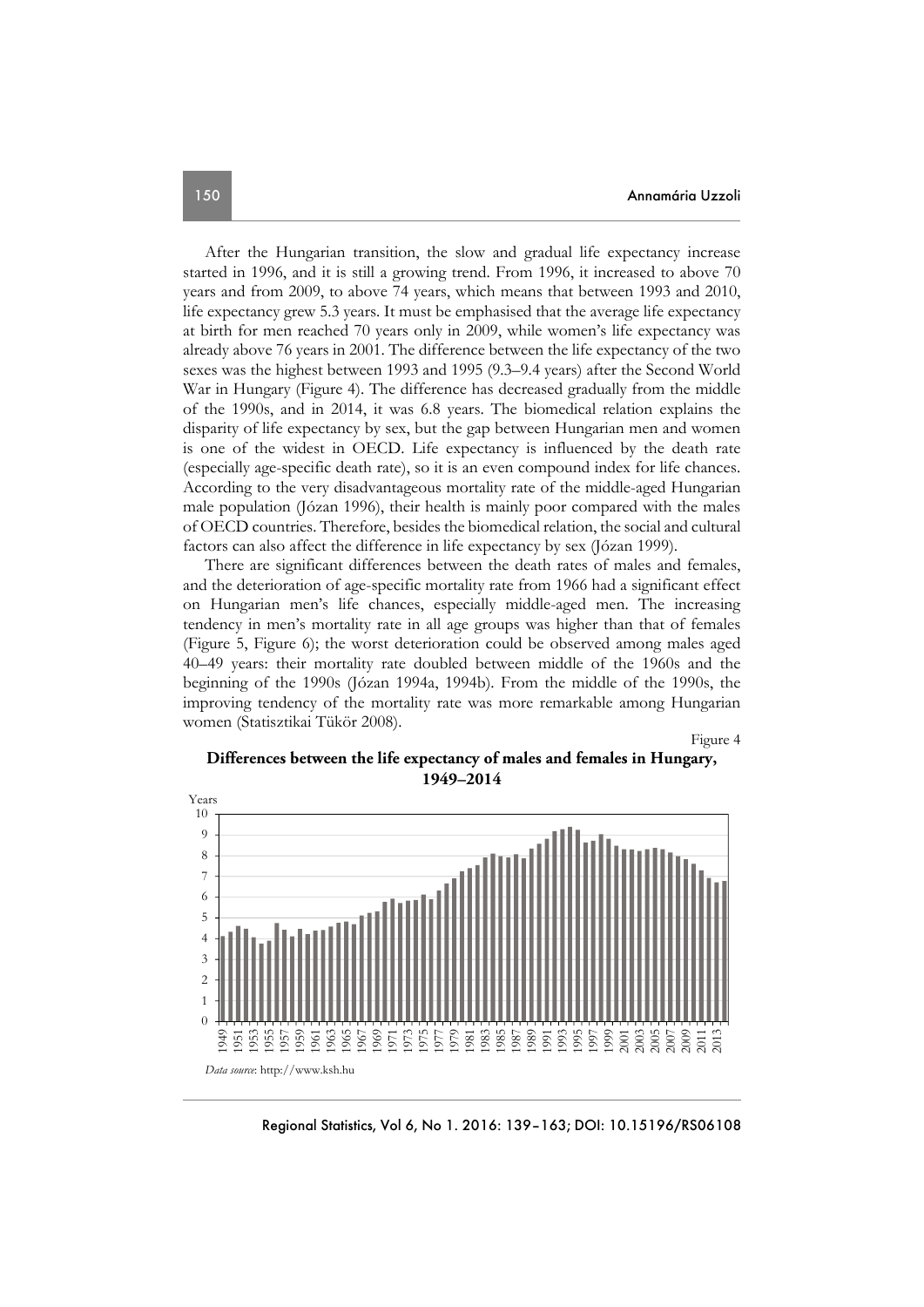

Figure 6





The epidemiological changes supervened in the mortality situations in mid-1990s. Its background was the deepening of the epidemiological crisis in early-1990s, which was the result of the decades-long worsening of health indicators. Life expectancy declined in each age group, especially for middle-aged males. From mid-1990s, the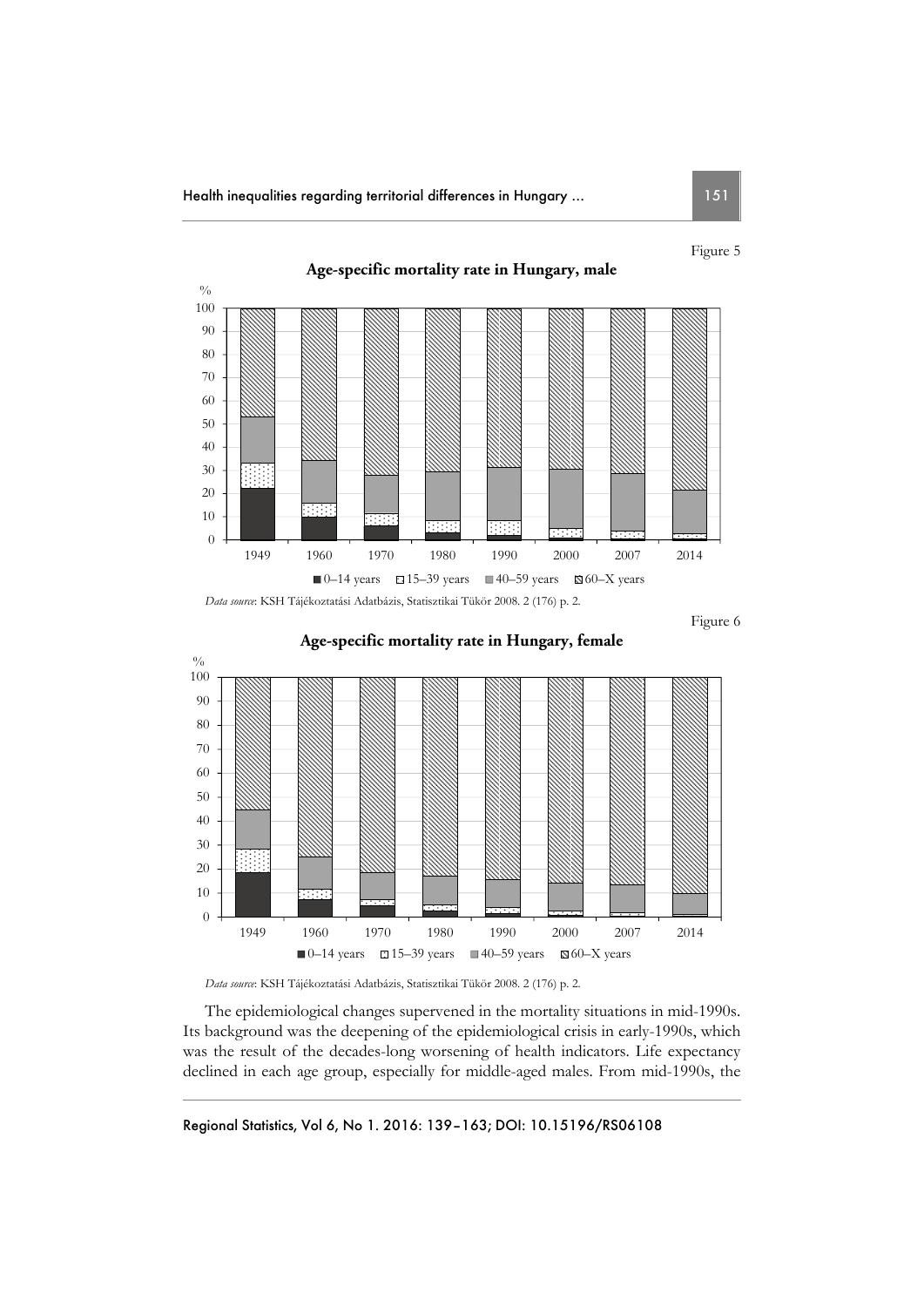epidemiological transition resulted in the slow increase of life expectancy as well as the emergence of chronic diseases at later ages and the significant decrease of early death. At the same time, the sustained but moderate improvement in health status caused the increase in health inequalities, which was determined socially and regionally as well.

## **Characteristics of the spatial pattern of life expectancy**

Among the life chance indicators, the average life expectancy at birth draws attention to the significant territorial inequalities at both county (NUTS3) and district (LAU1) levels. At the same time, its development over time and space after the regime change also refers to the pronounced spatial patterns of life expectancies.

According to the latest data of 2014, the life expectancy of Hungarian males is 72.1 years and that of females is 78.9 years; however, considerable divergences are shown between the different parts of the country. There is a ten-year difference between the life expectancy of women living in the capital (80.0 years) and men living in the Borsod-Abaúj-Zemplén county (69.2 years); thus, where someone is born in the country and whether one is born as a boy or a girl is not without relevance (Figure 7). Males in the capital have the highest life expectancy in Hungary nowadays. The lowest life expectancies of Hungary are found in the Borsod-Abaúj-Zemplén county: the male life expectancy is 2.9 years lower than the national level, while female life expectancy is 1.3 years lower.





**Average life expectancy at birth in the counties of Hungary, 2014** 

Regional Statistics, Vol 6, No 1. 2016: 139–163; DOI: 10.15196/RS06108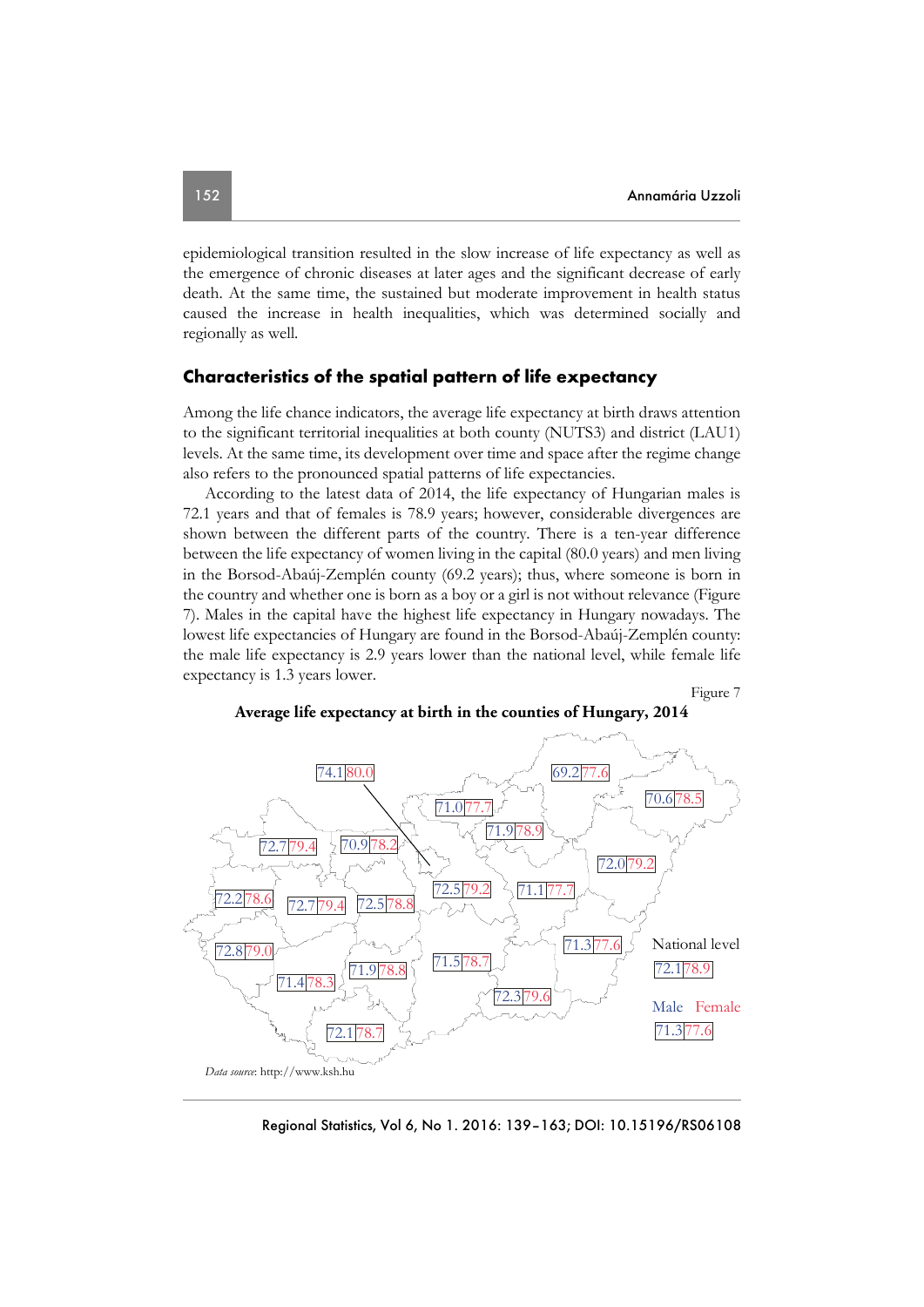

Regional Statistics, Vol 6, No 1. 2016: 139–163; DOI: 10.15196/RS06108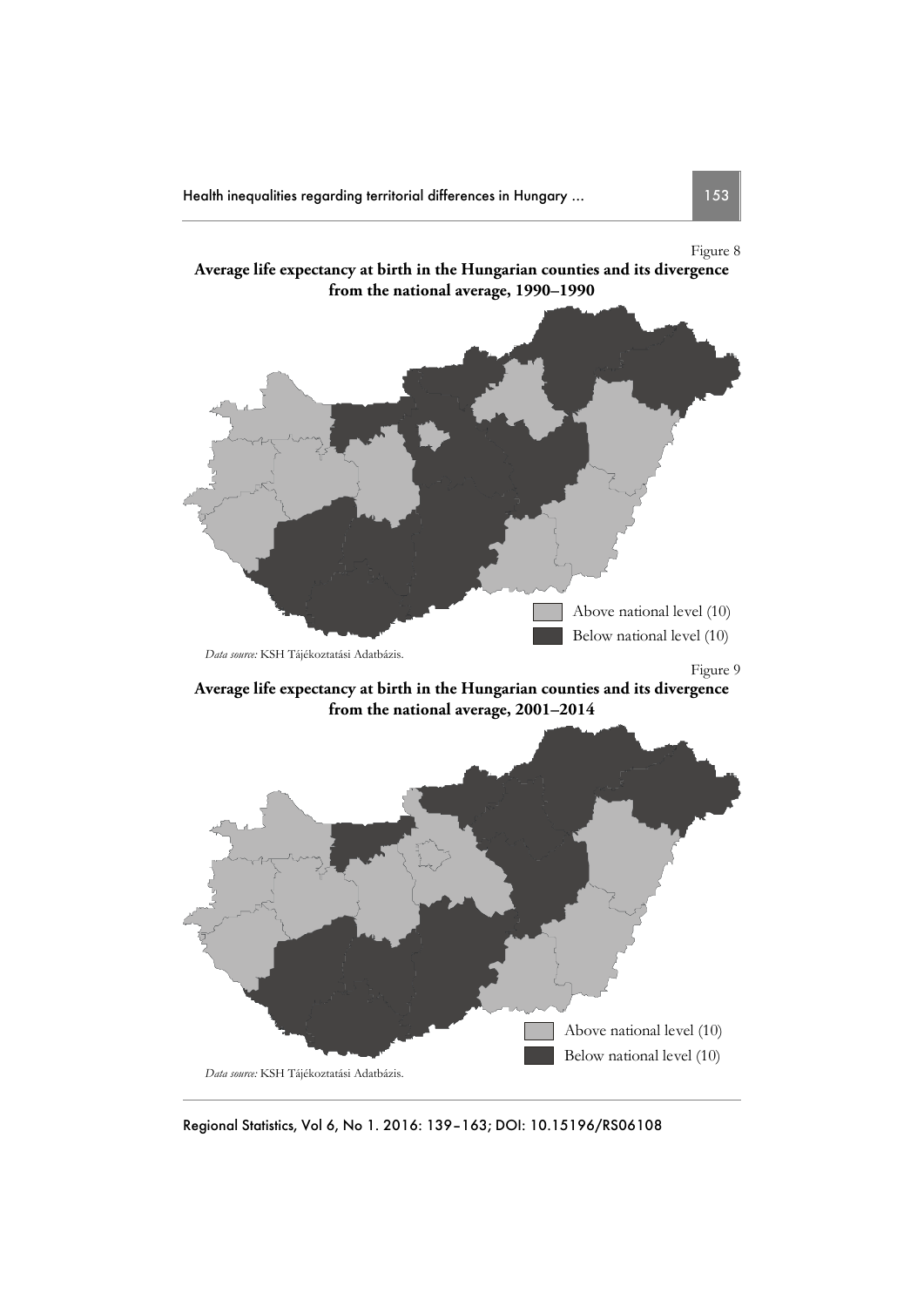The life expectancies and its regional differences within Hungary are influenced by the socio-economic situation of the counties as well as the districts. The relative position of the counties to each other has not changed or has hardly changed in the past 25 years. The most advantaged and worst disadvantaged counties were the same at the beginning of the 1990s as today. The average level of life expectancy in the counties and its divergence from the national level shows a very typical spatial structure (Figure 8, Figure 9). The most favourable counties are in the North Western part of Hungary including the capital, while the most unfavourable areas can be found in the South Western and North Eastern parts of the country. In this latter case, the average life expectancy at birth in the Borsod-Abaúj-Zemplén and Szabolcs-Szatmár-Bereg counties always occurred at the national level over the last 25 years. The relative positions of the counties did not change between the two examined periods; only the Pest county showed an improvement, while Heves county showed deterioration according to the divergence from the national averages in life expectancy.

To determine the extent of territorial inequalities, a positional indicator has been used for providing the extent of variance. The development of extreme values can be interpreted through the difference between and the proportion of the maximum and minimum values in the data series. The differences of variance and rate of variance were summarised in a table (Table 2), based on which the most favourable and most unfavourable micro-regions/districts (LAU1) can be identified. Based on the results, we can say that the best values of statistical indicators – almost in each case – can be linked to districts situated in the Western part of the country, while the worst values are linked to districts in the Eastern part of the country.

Table 2

|                                | Minimum<br>value                       | District of<br>minimum<br>value | Maximum<br>value | District of<br>maximum<br>value | Difference<br>of variance | Rate of<br>variance |  |  |
|--------------------------------|----------------------------------------|---------------------------------|------------------|---------------------------------|---------------------------|---------------------|--|--|
|                                | Average life expectancy at birth, 1991 |                                 |                  |                                 |                           |                     |  |  |
| Together                       | 63.5                                   | Tokaji                          | 71.9             | Csornai                         | 8.4                       | 1.1                 |  |  |
| Male                           | 57.6                                   | Tokaji                          | 67.4             | Siófoki                         | 9.8                       | 1.2                 |  |  |
| Female                         | 69.8                                   | Tokaji                          | 77.0             | Balaton-<br>almádi              | 7.2                       | 1.1                 |  |  |
|                                | Average life expectancy at birth, 2011 |                                 |                  |                                 |                           |                     |  |  |
| Together                       | 71.3                                   | Bodrogközi                      | 77.9             | Balaton-<br>füredi              | 6.7                       | 1.1                 |  |  |
| Male                           | 65.9                                   | Bodrogközi                      | 74.5             | Balaton-<br>füredi              | 8.6                       | 1.1                 |  |  |
| Female                         | 76.6                                   | Kadarkúti                       | 81.6             | Körmendi                        | 5.0                       | 1.1                 |  |  |
| Data source: http://www.ksh.hu |                                        |                                 |                  |                                 |                           |                     |  |  |

## **Extent of territorial inequalities according to the average life expectancy at birth (years), 1991, 2011**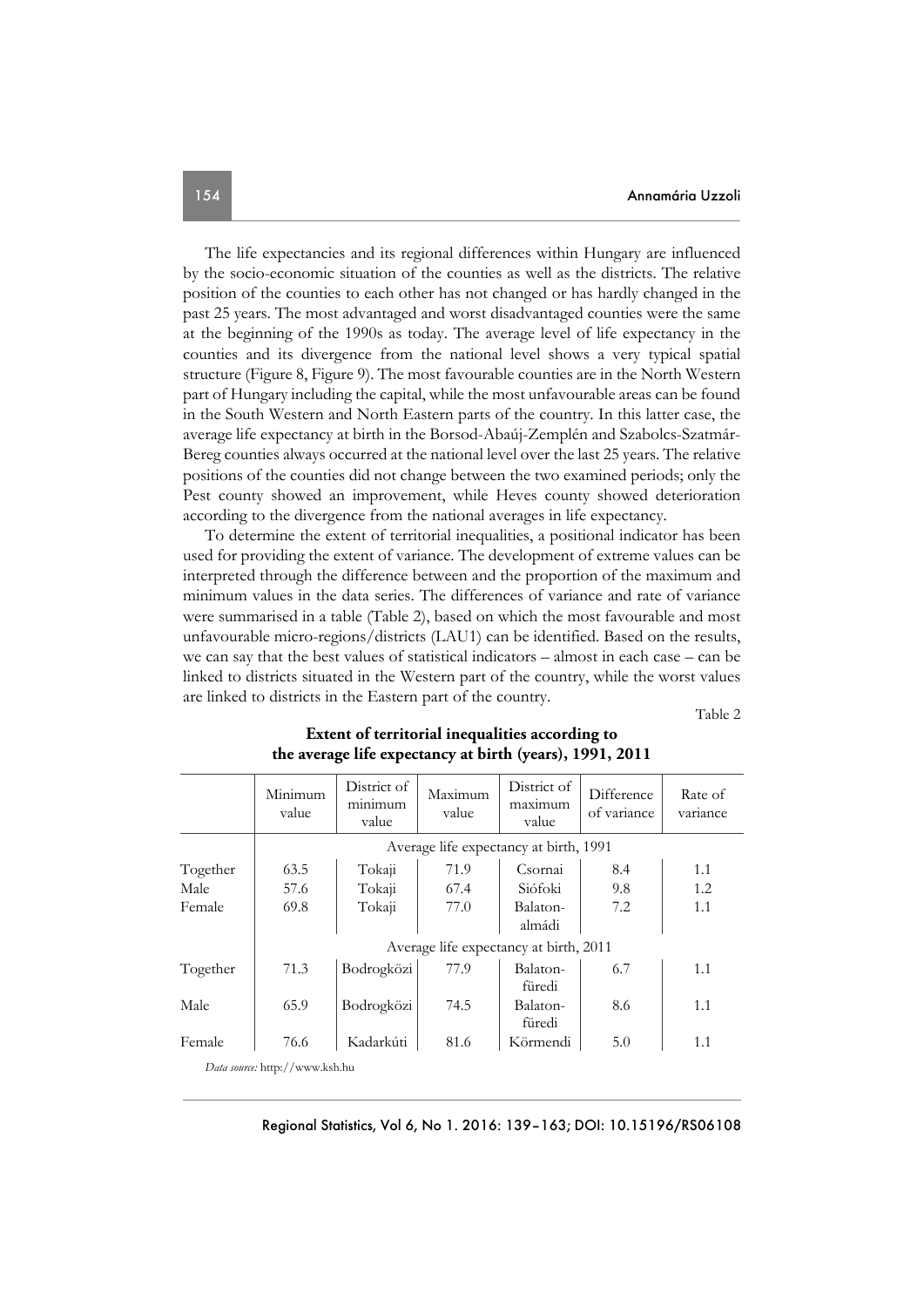The volume index shows what difference can be experienced between the lowest and the highest values of the districts in life expectancy. If we examine the regional inequalities at the LAU1 level using this index, we can also see the differentiation and equalization in life expectancy (Figure 10). The difference in male life expectancy increased during the 1980s, and the health effects of the transition could strengthen this difference at the beginning of the 1990s. In the second half of the 1990s, the regional differences became moderated, but from 2001, these differences are becoming sharper (8.6 years in 2011). On the other hand, the changes in female life expectancy were not parallel with the differences in male life expectancy. The differentiation period was the result of the transformation and was followed by an equalisation period from 1996. By comparing male and female life expectancy using the volume index, we can observe a more changing position of females' index than the males'.

Figure 10



**Average life expectancy at birth by sex and by volume index** 

*Data source:* http://www.ksh.hu

Based on the average life expectancy at birth, the degree of territorial inequalities decreased between 1991 and 2011. This appeared principally in the life expectancy of women: on the one hand, their life changes improved by 4.4 years between 1991 and 2011 and, on the other hand, the territorial disparities in their life expectancy were also much smaller compared to that of males in the early 1990s. At the same time, the life expectancy of males improved by 5.9 years between 1991 and 2011, but by comparison, a smaller equalisation of the territorial differences took place. Overall, in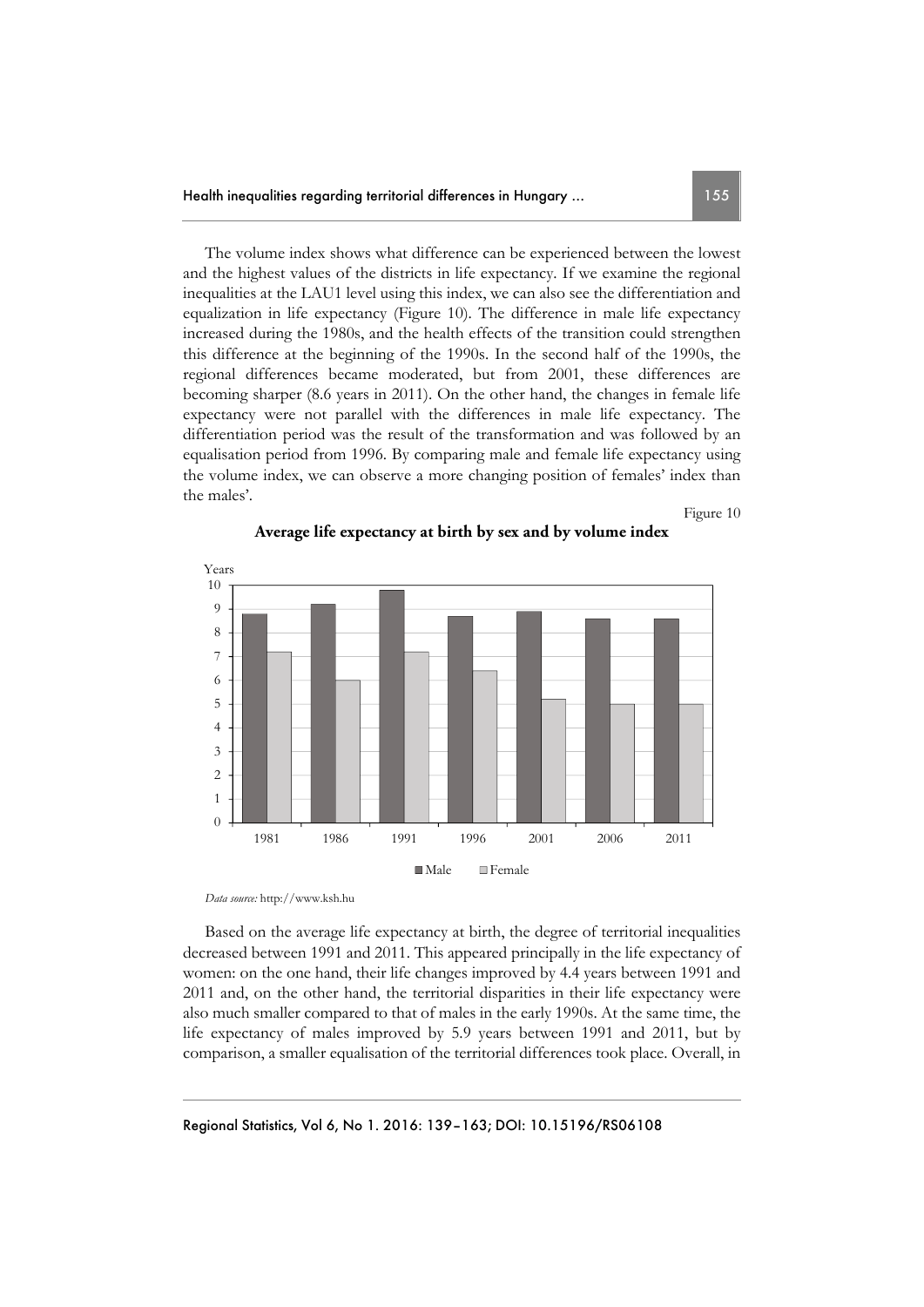Hungary, the increase in life expectancy during the last 20 years can be explained mainly by the improving life expectancy of males, which, however, was not accompanied by the considerable decrease of territorial disparities.

The decile ratio applied based on the cumulative per cent frequency answers the following question: according to district-level distribution of life expectancy, how many times is the average life expectancy of districts belonging to the upper 10% larger than that of the lower 10%?

In 1991, the average life expectancy at birth was 71.6 years in 10 Hungarian districts (LAU1) with the highest life expectancy and 65.9 years in 10 Hungarian districts with the lowest life expectancy. There was only one Western Hungarian district among those belonging to the lower-tenth part, and the others were situated in the Eastern part of the country; none of the Eastern Hungarian districts belonged to those in the upper-tenth part, only the districts situated in the Western and middle parts of the country. The difference of average life expectancy between the lowerand upper-tenth part districts was 5.7 years. This difference decreased to 4.9 years until 2011; meanwhile, the average life expectancy increased to 72.1 years in the lowertenth part and to 77.0 years in the upper-tenth part. Two districts from the Southern Transdanubia Region belonged to the former 'Eastern' districts, while there was only one district among the latter 'Western' ones that was situated in the Southern Great Plain Region.

According to the average life expectancy at birth, the territorial pattern of the country was quite mosaic in 1991 (Figure 11). Territorially coherent districts in a better or worse situation were located in the North Western, South Eastern and North Eastern parts of Hungary. The highest life expectancy could be observed in the capital, in some districts in its agglomeration and partially in North Western Hungary. The North Western–South Eastern division of the Central Hungary Region emerged even at the beginning of the 1990s: the situation of the Western and Northern sectors was favourable and that of the Eastern and South Eastern sectors of the Budapest agglomeration was unfavourable.

The Borsod-Abaúj-Zemplén, Szabolcs-Szatmár-Bereg and Bács-Kiskun counties were territorially coherent areas in bad situations that affected each or almost each district (LAU1). However, the situation of the Central and Western parts of the country improved spectacularly until 2010. For example, the number of districts with the highest values increased to the largest extent in the Western and Northern sectors of Central Hungary; in the Bács-Kiskun county, the proportion of districts with better and worse indicators was 50:50; the situation of Central Transdanubia Region turned positive regarding life expectancies; and in the Eastern part of Hungary, the chief towns of the counties and their surrounding districts appeared as territorial units offering better life chances.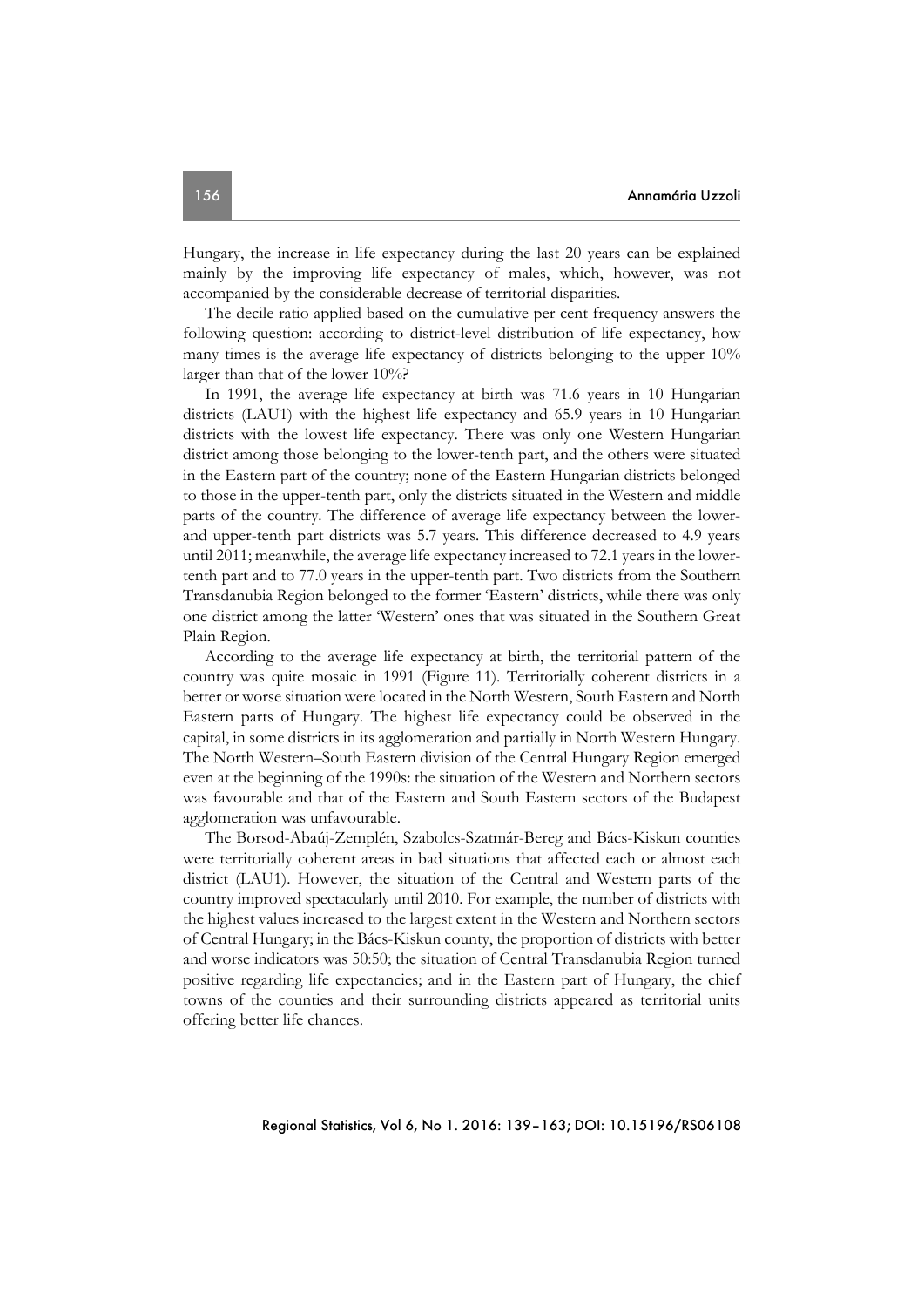

**at the LAU1 level (years), 2011** 



Regional Statistics, Vol 6, No 1. 2016: 139–163; DOI: 10.15196/RS06108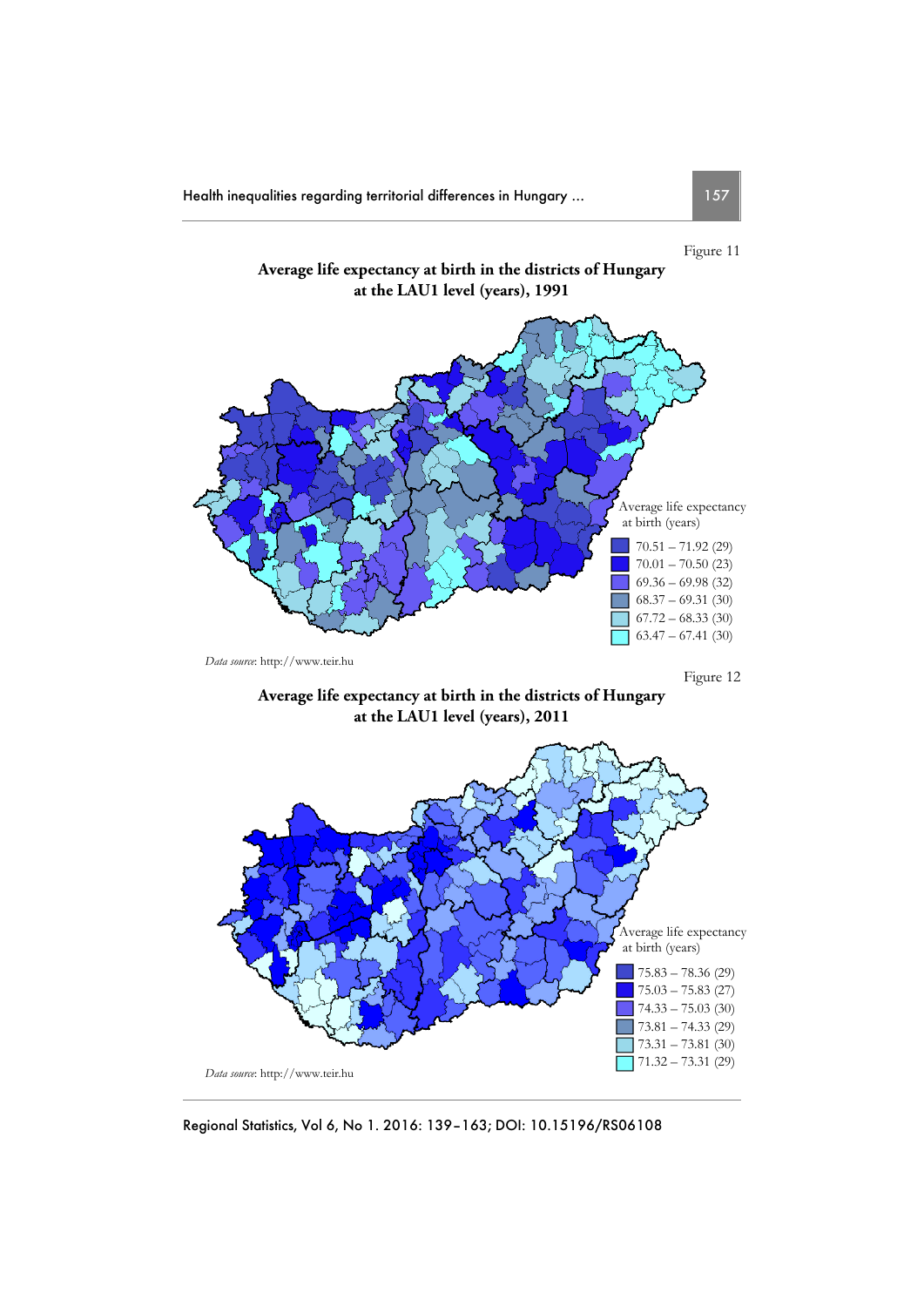According to average life expectancy at birth at the LAU1 level, the spatial pattern became more mosaic after the Hungarian economic and political transformation. On the one hand, life expectancy was increasing continuously in all districts after 1996. Despite this, there is a marked differentiation between Eastern and Western Hungary. There are more districts with better values of life expectancy in the Western part of the country. The most advantageous spatial units are located around Budapest and in the North Western half of the country (Figure 12). The entire Eastern part of Hungary is in a very disadvantageous position due to its life expectancy. Therefore, a marked differentiation between the most favourable and unfavourable areas can be experienced. There are some districts in the Eastern part with better values, especially in county headquarters: we can define them as islands or hills in the Hungarian Great Plain.

# **Conclusions**

According to statistical data, the mortality and life expectancy indicators have improved slowly and moderately, but continuously, from the middle of the 1990s in Hungary, which has led to the epidemiological change. Despite this, the health status of the Hungarian population is in some respects one of the worst in the developed countries. The unfavourable life expectancies refer in a complex way to the disadvantageous situation of health-related quality of life and its influencing factors: labour market situation, income level, living conditions, health behaviour and access to health care supplies.

The most important conclusions of the quantitative research conducted in this study are as follow:

- The improvement of average life expectancy at birth is less spectacular and large than what would result from the economic performance.
- The improvement of life expectancy draws attention to considerable gender inequalities, primarily based on the premature mortality of males and mortality surplus among middle-aged men.
- The low life expectancy is combined with significant regional disparities in the country.
- The socio-economic division of Hungary can also be demonstrated in health inequalities.
- Regarding life expectancy, the most disadvantaged areas in the country have largely lagged behind the national average, and this lagging is also a significant restrictive factor to economic development.
- The mortality trends have remained disadvantageous for North Eastern Hungary (Borsod-Abaúj-Zemplén and Szabolcs-Szatmár-Bereg counties) and South Western Hungary (Somogy and Baranya counties).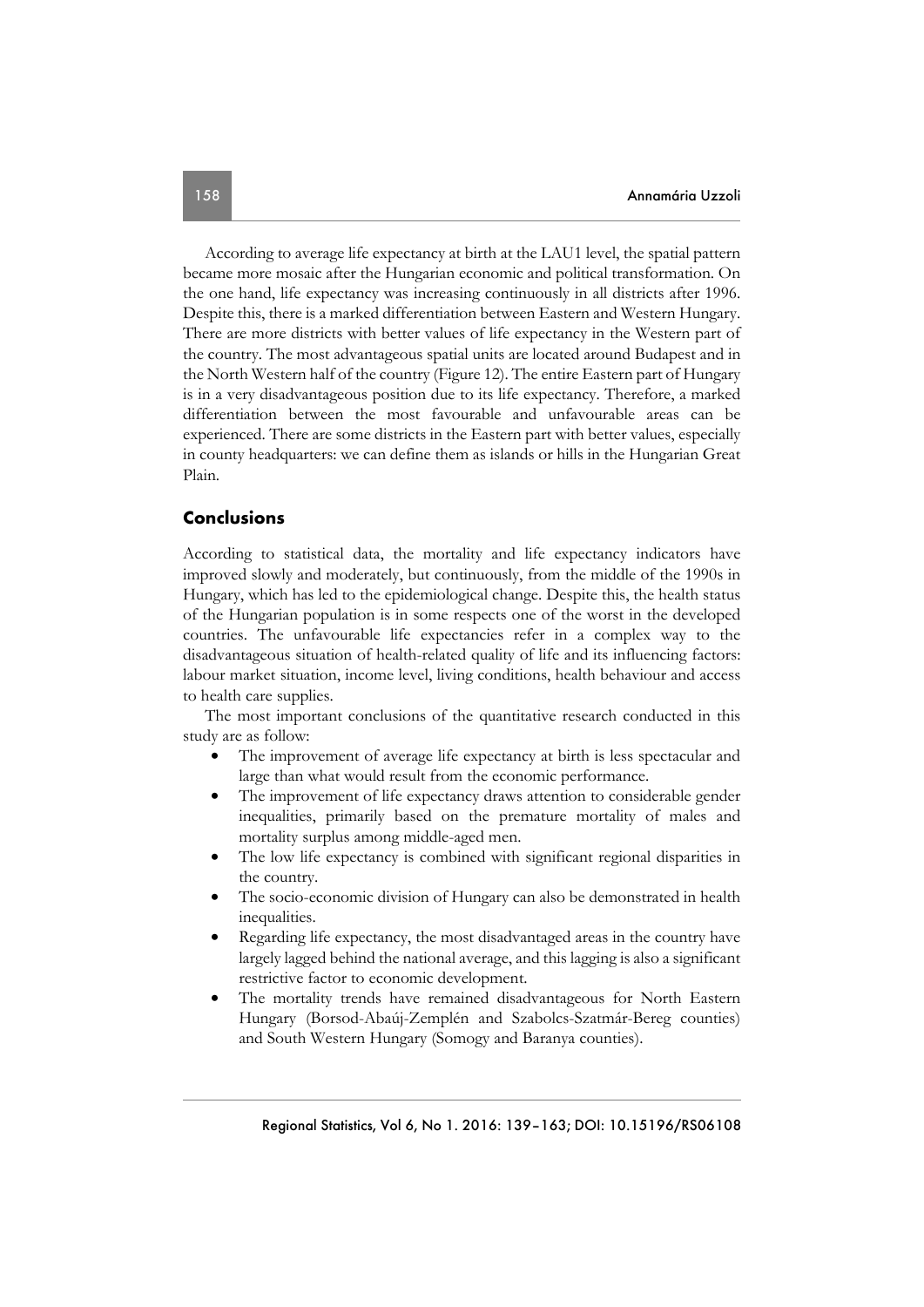- The widening health gap between the Eastern and Western halves of Hungary had already begun to evolve during the 1970s and 1980s, but also has suggested the common origins of the health trends and the uprisings of 1989.
- Considering the significant life expectancy data, it is impossible to disregard that in the Eastern part of the country, the number of people in multiple disadvantaged positions is very high, and thus they struggle with many economic and social problems.
- The disadvantaged life expectancy in Hungary currently hits the entire adult population, but its spatial inequalities are influenced by the connection between life expectancy and economic development.

In light of results and experiences, it is clear that the decade-long worsening of mortality indicators stopped in the middle of the 1990s; subsequently, the mortality rate remained stable at a high level, while the life expectancy has increased slowly. This process has lasted for almost 20 years, but the health status of the Hungarian population has not improved spectacularly during this period. Obviously, positive changes have occurred, but the predominance of their long-term effects is impeded by the dysfunction of the health care system and the phenomena of demographic crisis (demographic decline, low fertility rates and ageing).

## **Summary**

Health inequalities are always linked to economic and social inequalities because of the unfairness of the distribution system, bad labour market positions, difficulties in the availability of health care and education, disadvantaged living and life conditions and no chance of a healthy life. Social inequalities related to health are present in every district in Hungary and mostly depend on macroeconomic conditions. The interpretation of the social factors defining health inequalities presumes that not only do the life expectancy and health status count from a health point of view but also the level and growth of already existing health inequalities with their spatial pattern.

The health status of the Hungarian population has passed through four main phases in the second half of the 20th century according to the theory of epidemiological transition (Gaál et al. 2011). The first phase lasted until the middle of the 1960s with an improving tendency of life expectancy reaching levels comparable to those seen in the most developed Western European countries for both men and women. The second phase lasted from 1966 until the end of the 1980s in which there was marked deterioration in mortality from non-communicable diseases and life expectancy led to an increasing health gap between Hungary and Western Europe. The third phase began after 1989 and lasted until the middle of the 1990s: in this period, there was a shape decline in life expectancy caused by the deepest point of the Hungarian epidemiological crisis, which was a unique situation in Central Europe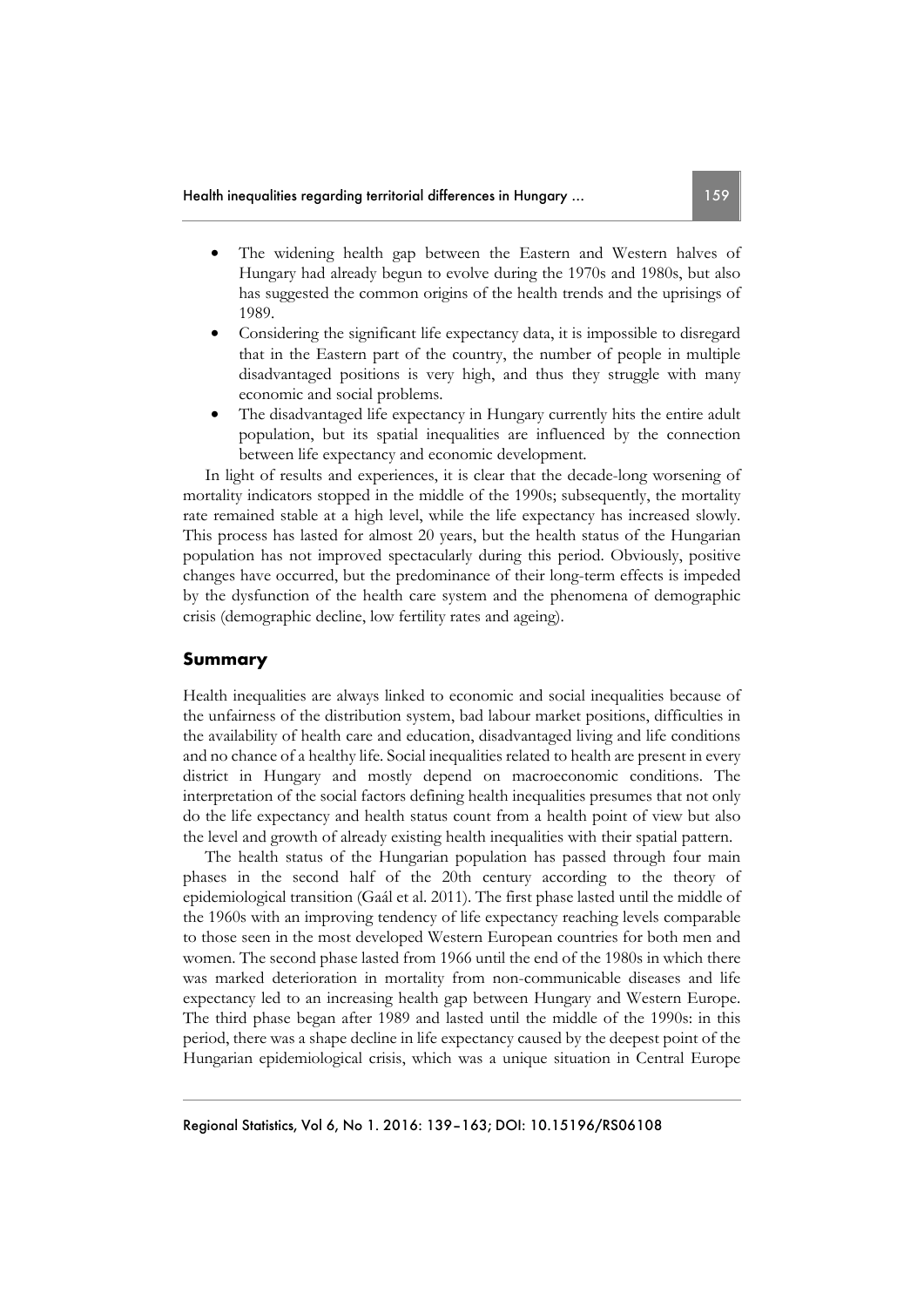(Ádány 2008). The fourth phase started after 1996 and has lasted until the present day. During this time, Hungary has seen a strong and steady increase in life expectancy at birth among both men and women (Gaál et al. 2011).

Life expectancy in Hungary has been increasing recently but with a geographically uneven distribution. The scale of the health inequalities through spatial differences within the country is surprising. Life expectancy varies among different areas: there are clear determining inequalities in life chances mainly between the Western and the Eastern halves of the country, and the patterns of these differentials vary considerably among micro-regional territorial units. The structure of health inequalities is not confined to differences between the poor and the rest of society; instead, it runs right across the society with every level in the social hierarchy having worse health than the one above it. The main point is that health inequalities have typical spatial pattern due to the socio-economic inequalities.

The Eastern–Western and the Centre–Periphery relations have an influential role in both socio-economic development and the spatial pattern of life expectancy. It should be emphasised that some settlements have been slowly declining since 1990 even in Western Hungary, which is otherwise positioned favourably. Alternatively, in Eastern Hungary, the situation is not wholly unfavourable according to health indicators. As far as the latter region is concerned, some areas – such as larger cities or county headquarters – have improved significantly since the 1990s, and now there are better than average indicators.

#### **Acknowledgments**

This paper was supported by National Research, Development and Innovation Office – NKFIH (K 119574).

#### **REFERENCES**

- ÁDÁNY, R. (2008): A magyar lakosság egészségi állapota, különös tekintettel az ezredforduló utáni időszakra *Népegészségügy* 86 (2): 5–20.
- BÁLINT, L.–KOVÁCS, K. (2015): Mortality In: Monostori, J.–Őri, P.–Spéder, Zs. (eds.): *Demographic Portrait of Hungary 2015* Hungarian Demographic Research Institute. Budapest.
- BENACH, J.–MUNTANER, C.–SANTANA, V. (2008): *Employment Conditions and Health Inequalities* WHO–CSDH, Montreal.
- CONGDON, P. (1995): The impact of area context on long term illness and premature mortality: an illustration of multi-level analysis *Regional Studies* 29 (4): 327–377.
- DAHLGREN, G.–WHITEHEAD, M. (2006): European strategies for tackling social inequalities in health: Levelling up Part 2. *Studies on social and economic determinants of population health* Number 3. 149 p. http://www.euro.who.int/\_\_data/assets/pdf\_file/0018/ 103824/E89384.pdf (Downloaded: 02.03.2016).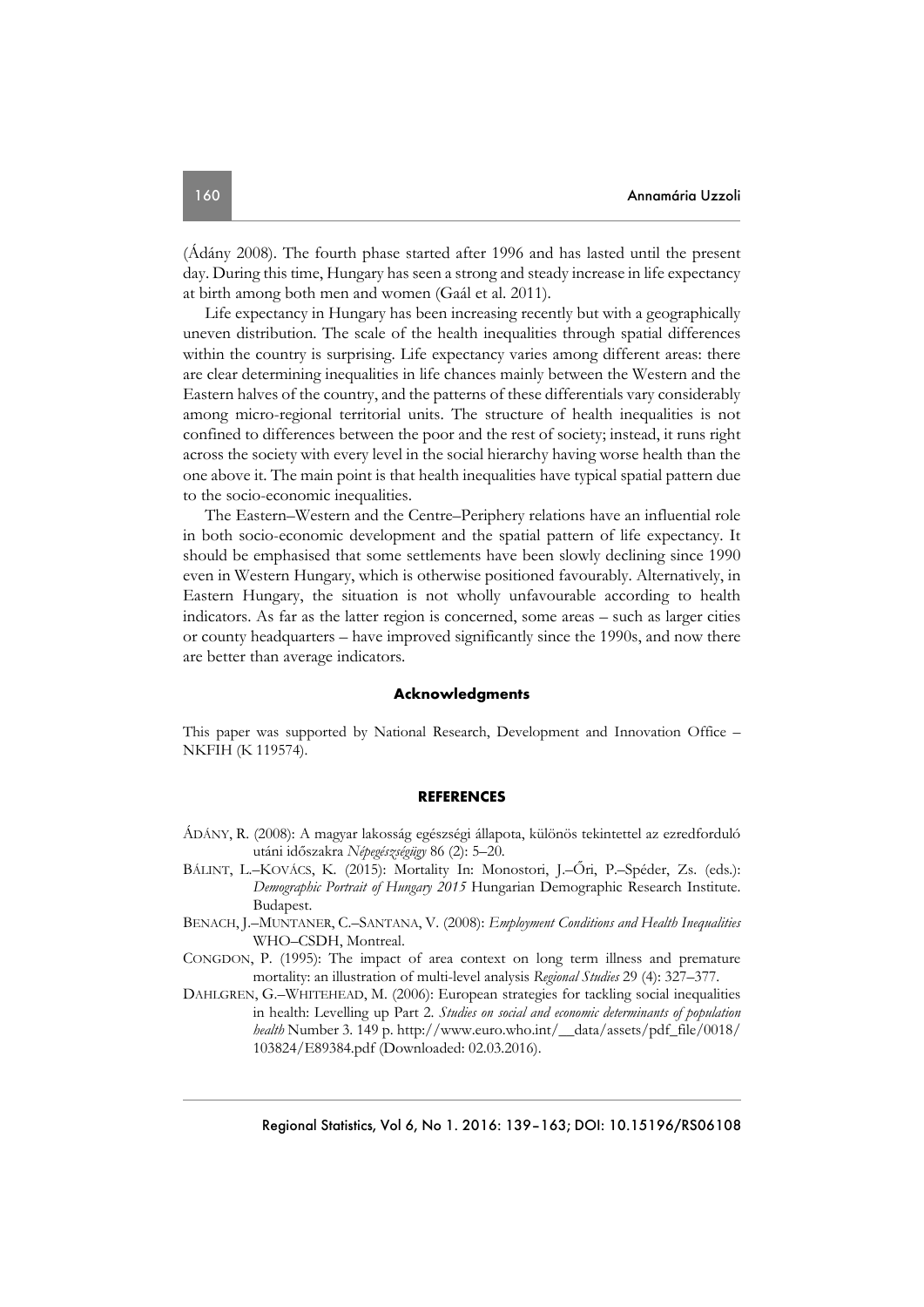- DARÓCZI, E. (2004): A várható élettartam Magyarországon európai összehasonlításban In: DARÓCZI, E. –KOVÁCS, K. (szerk.): *Halálozási viszonyok az ezredfordulón – társadalmi és földrajzi választóvonalak*. pp. 41–74., Kutatási Jelentések 77. KSH, Budapest.
- DOLK, H.–MERTENS, B.–KLEINSCHMIDT, I.–WALLS, P.–SHADDICK, G.–ELLIOTT, P. (1995): A standardisation approach to the control of socio-economic confounding in small area studies of environment and health *Journal of Epidemology and Community Health* 49 (2): 9–14.
- EGRI, Z.–TÁNCZOS, T (2015): Socio-economic and spatial correlations of the Eastern European health paradox in Hungary *Deturope: Central European Journal of Tourism and Regional Development* 7 (2): 138–156.
- ELEF (2009): *Európai Lakossági Egészségfelmérés 2009 Magyarország* Összefoglaló eredmények. KSH, Budapest.
- ELSTAD, J. I. (2005): The psycho-social perspective on social inequalities in health In: BARTLEY, M.–BLANE, D.–SMITH, G. D. (ed.): *The Sociology of Health Inequalities* pp. 39–58., Blackwell Publishers, Oxford.
- EMBER, I.–PÁL, V.–TÓTH, J. (szerk.) (2013): *Egészségföldrajz* Medicina Kiadó, Budapest.
- EVANS, R. G.–STODDART, G. L. (1990): Producing health, consuming health care *Social Science and Medicine* 31 (12): 47–63.
- GAÁL, P.–SZIGETI, SZ.–CSERE, M.–GASKINS, M.–PANTELI, D. (2011): Hungary Health system review *Health System in Transition* 13 (5): 299 p.
- HABLICSEK, L.–KOVÁCS, K. (2007): *Az életkilátások differenciálódása iskolázottság szerint, 1986–2005* pp. 1–171., Kutatási Jelentések 1. KSH, Budapest.
- JOHNSTON, R. J.–GREGORY, D.–PRATT, G.–WATTS, M. (2000): *The Dictionary of Human Geography* Blackwell Publish Ltd., Oxford.
- JONES, K.–MOON, G. (1987): *Health, disease and society: A Critical Medical Geography* Routledge and Kegan Paul Ltd., Portsmouth Polytechnic, London–New York.
- JÓZAN, P. (1991): The epidemiological future *Health Policy* 19: 19–32.
- JÓZAN, P. (1994a): Epidemiológiai válság Magyarországon a kilencvenes években I. *Statisztikai Szemle* 72 (3–4): 101–113.
- JÓZAN, P. (1994b): Epidemiológiai válság Magyarországon a kilencvenes években II. *Statisztikai Szemle* 72 (1–2): 5–20.
- JÓZAN, P. (1996): Changes in Mortality in Hungary between 1980 and 1994 *Atlantic Studies on Societies in Change* 1996/85: 111–138.
- JÓZAN, P. (1998): *Some features of mortality in the member states of the Economic Commission of Europe* Invited paper at the UN ECE, UNFPA Regional Population Meeting, Budapest.
- JÓZAN, P. (1999): A halálozási viszonyok alakulása Magyarországon 1945-1985 In: FOKASZ, N.–ÖRKÉNY, A. (szerk.): *Magyarország társadalomtörténete 1945-1989*. pp. 66–71., Új Mandátum Könyvkiadó, Budapest.
- JUHÁSZ, A.–NAGY, C.–PÁLDY, A.–BEALE, L. (2010): Development of a Deprivation Index and its relation to premature mortality due to diseases of the circulatory system in Hungary, 1998-2004 *Social Science and Medicine* 70 (9): 1342–1349.
- KLINGER, A. (2003): A kistérségek halandósági különbségei *Demográfia* 46 (1): 9–43.
- KLINGER, A. (2006): Újabb adatok a vidéki kistérségek és a budapesti kerületek halandósági különbségeiről (I.) *Demográfia* 49 (2–3): 197–231.
- KLINGER, A. (2007): A halandóság társadalmi különbségei Magyarországon a XXI. század elején *Demográfia* 50 (2–3): 252–281.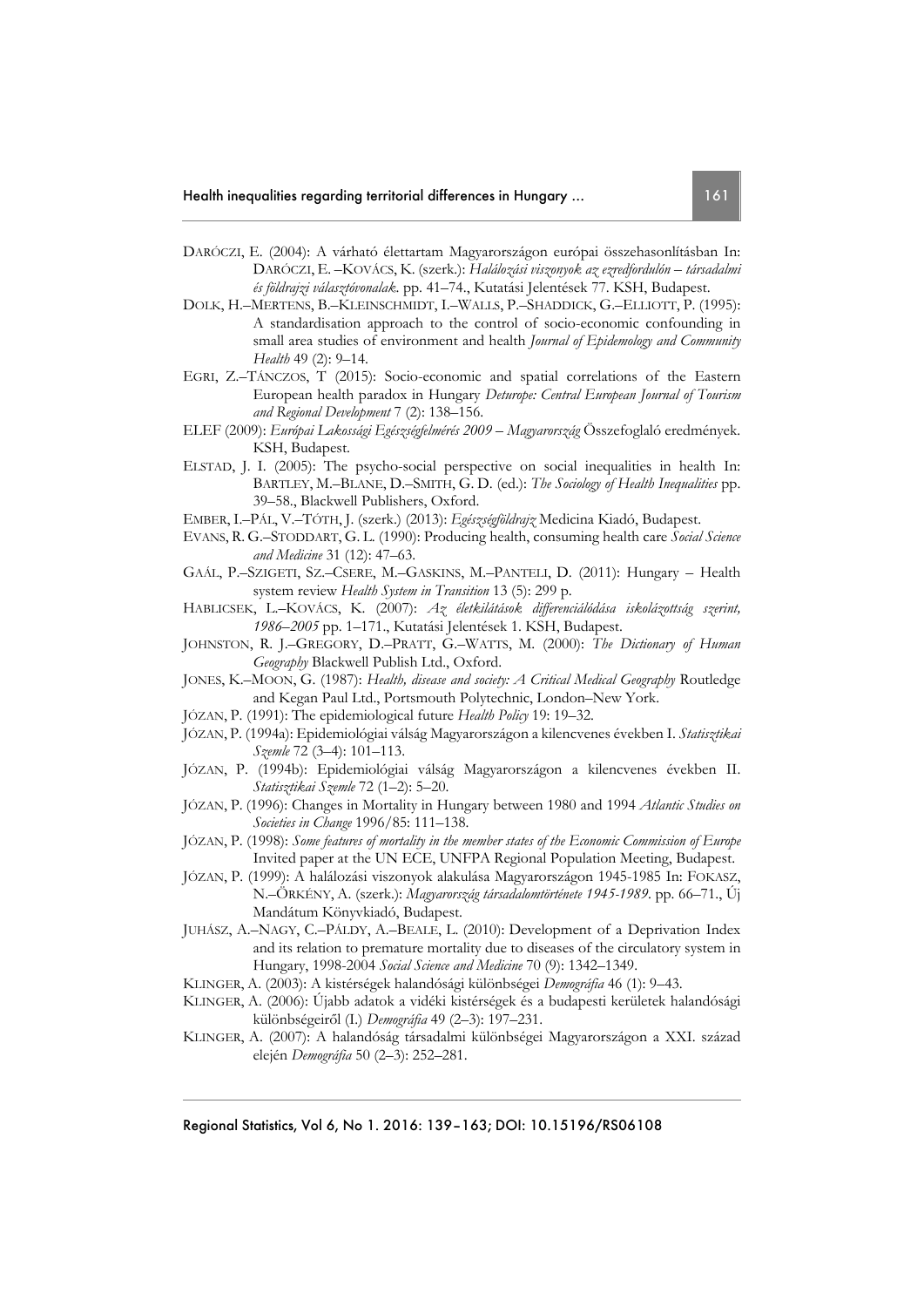- KOLLÁNYI, ZS.–IMECS, O. (2007): *Az egészség-befektetés. Az egészségi nállapot hatása a gazdasági teljesítőképességre és az életminőségre* Demos Magyarország Alapítvány, Budapest.
- KOPP, M.–KOVÁCS, M. E. (szerk.) (2006): *A magyar népesség életminősége az ezredfordulón* Semmelweis Kiadó, Budapest.
- KOPP, M.–SKRABSKI, Á. (1995): *Magyar lelkiállapot* Végeken Kiadó, Budapest.
- KOVÁCS, K. (2011): *Társadalmi egyenlőtlenségek a mortalitásban Magyarországon (1971–2008) és az epidemiológiai átmenet elmélete* Kutatási Jelentések, 2. KSH, Budapest.
- KOVÁCS, K. (2014): Social disparities in the evolution of an epidemiological profile: transition processes in mortality between 1971 and 2008 in an industrialized middle income country: The Case of Hungary In: ANSON, J.–LUY, M. (eds.): Mortality in an International Perspective. pp. 79–117., *European Studies of Population* Vol. 18., Springer.
- LACKÓ, M. (2015): Some explanation of disparities of mortality rates of working age population in Eastern, Central and Western Europe *Discussion Papers* 2015/35. MTA KRTK, Budapest.
- LALONDE, M. (1974): *A new perspective on the health of Canadians* Working document Government of Canada, Ottawa.
- LAST, J. M. (2001): *The Dictionary of Epidemiology* Oxford University Press, New York.
- MACKENBACH, J. P–BAKKER, M. (eds.) (2002): *Reducing Inequalities in Health: An European Perspective* Routledge, London.
- MARMOT, M. G.–BELL, R. (2009): How will the financial crisis affect health? *British Medical Journal* 338: b1314.
- MARMOT, M.G.–WILKINSON, R.G. (2006): *Social determinants of health* Oxford University Press, Oxford–London.
- MICHALSKI, T. (2005): *Changes in the demographic and health situation among post-communist members of the European Union* Pelplin, Gdansk.
- NAGY, C.–JUHÁSZ, A.–BEALE, L.–PÁLDY, A. (2014): Mortality amenable to health care and its relation to socio-economic status in Hungary, 2004–2008 *European Journal of Publich Health* 22 (5): 620–624.
- NAGY, C.–JUHÁSZ, A.–PAPP, Z.–BEALE, L. (2014): Hierarchical spatio-temporal mapping of premature mortality due to alcoholic liver disease in Hungary, 2005–2010 *European Journal of Publich Health* 24 (5):827–833.
- PHILLIMORE, P.–READING, R. (1992): A rural disadvantage? Urban-rural health differences in Northern England *Journal of the Public Health Medicine* 14: 290–299.
- POORTINGA, W.–DUNSTEN, F. D.–FONE, D. L. (2008): Neighbourhood deprivation and selfrated health: The role of perceptions of the neighbourhood and of housing problems *Health and Place* 14 (3): 562–575.
- RICHARDSON, E. A.–PEARCE, J.–MITCHELL, R.–SHORTT, N. K. (2013): A Regional Measure of Neighbourhood Multiple Environmental Deprivation: Relationship with Health and Health Inequalities *The Professional Geographer* 65 (1): 153–170.
- OECD HEALTH REVIEW (2014): *Hungary* http://www.oecd.org/hungary/ (Donwloaded: 16.03.2016).
- OLEF (2002): *Országos Lakossági Egészségfelmérés 2000* Összefoglaló Jelentés Országos Epidemiológiai Központ, Budapest.
- PÁLDY, A.-BOBVOS, J. (2009): Health impacts of heat waves of 2007 in Hungary -Background and experiences In: DINCER, I.–MIDILLI, A.–HEPBASLI, A.–